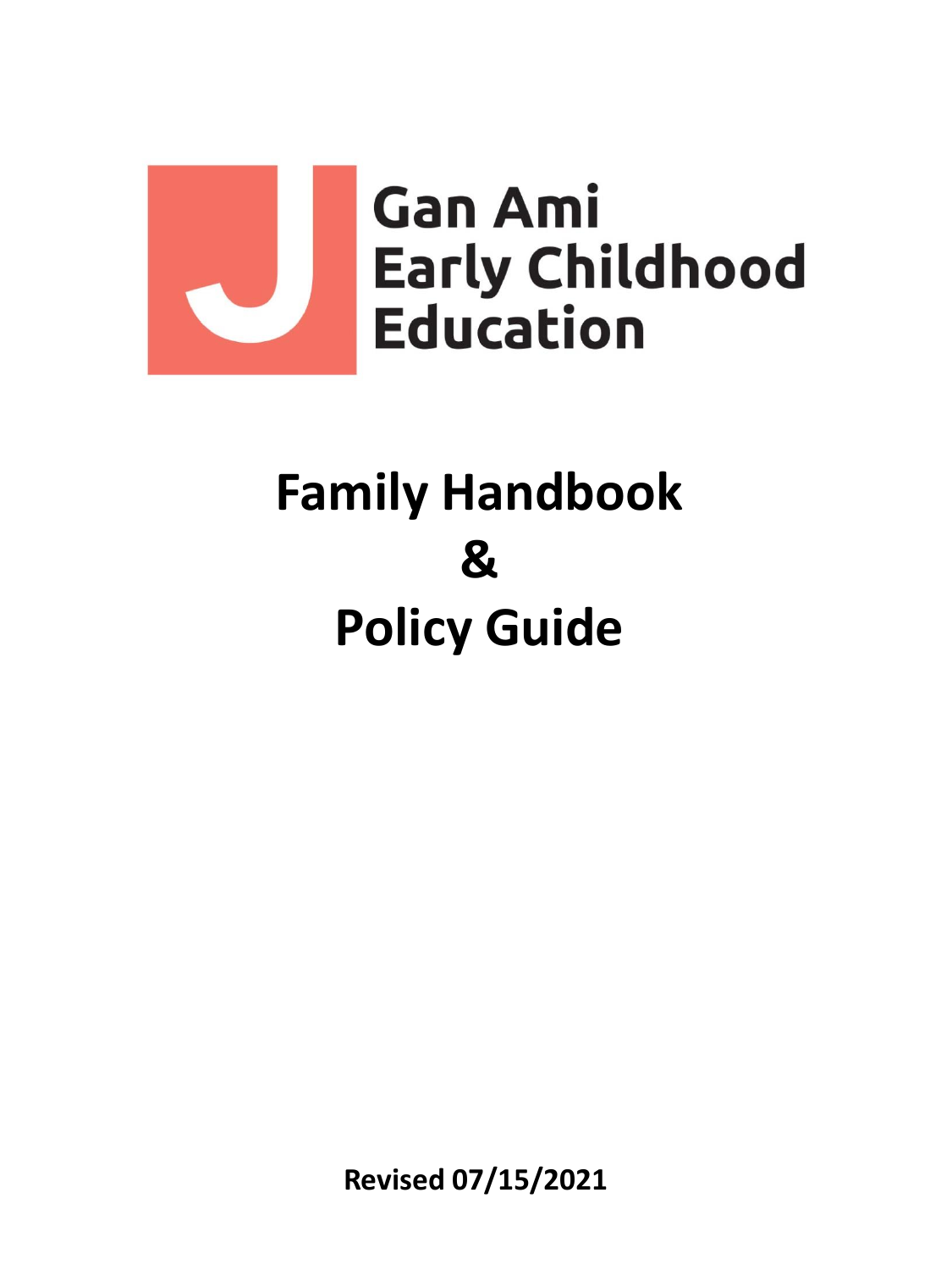*Gan Ami (Gahn ah-mee) is a Hebrew term that means "Garden of my People." In Israel, a preschool is referred to as a Gan. Our Gan is filled with our people: children, faculty, parents, and grandparents...a place where we can all come together as a community to learn and grow.*

# B'ruchim Haba'im! Welcome to Gan Ami!

Dear Gan Ami families:

We welcome you to our school community! We are honored to share this Family Handbook with you as a tool to serve you as you begin or continue at Gan Ami.

Communication with our families is integral to our program. We will be working hard to get to know you. A network of communication truly exists between our children, our parents, and our faculty. These three components work together to create a spirit of cooperation, collaboration, and the co-construction of knowledge. I encourage you to familiarize yourself with your child's specific teachers, the Gan Ami faculty as a whole, and the leadership team within Gan Ami.

We weave Jewish values into the children's everyday experiences at Gan Ami, including: *Hachnasat Orchim* (welcoming guests, which is vital as we open the doors to our new school year), and *Kehillah* (community), responsibility, dignity, kindness, tradition and respect. We also incorporate *Tzedakah* (charity) as an opportunity to teach the children about taking care of others and creating a spirit of giving. Human values help our families feel welcome in our Jewish school – we all seek to support young children in their humanity and their understanding of the dignity of all people.

Our philosophy of education includes inspiration from the schools of Reggio Emilia, where children are seen as capable, parents are active partners in the educational process, and talented faculty are both guides and researchers. Play is essential to the growth of child, and we offer engaging hands-on learning environments and experiences to challenge and support all children in their quest to become life-long learners.

Please read this handbook carefully so that you will become more familiar with Gan Ami's programs, policies , and procedures. If we can be of assistance to you and your family, please call or visit. We strive to foster positive and long-lasting relationships between home, school, and our larger JCC community.

We look forward to our learning journey together and we welcome you to our *mishpacha,* our family.

B'shalom,

Heather Spencer Karen M. Fanst

Karen Faust and Heather Spencer Directors of Early Childhood

You can follow Gan Ami and JCC on Facebook: www.facebook.com/JCCGanAmi www.facebook.com/HarryandRoseSamsonFamilyJCC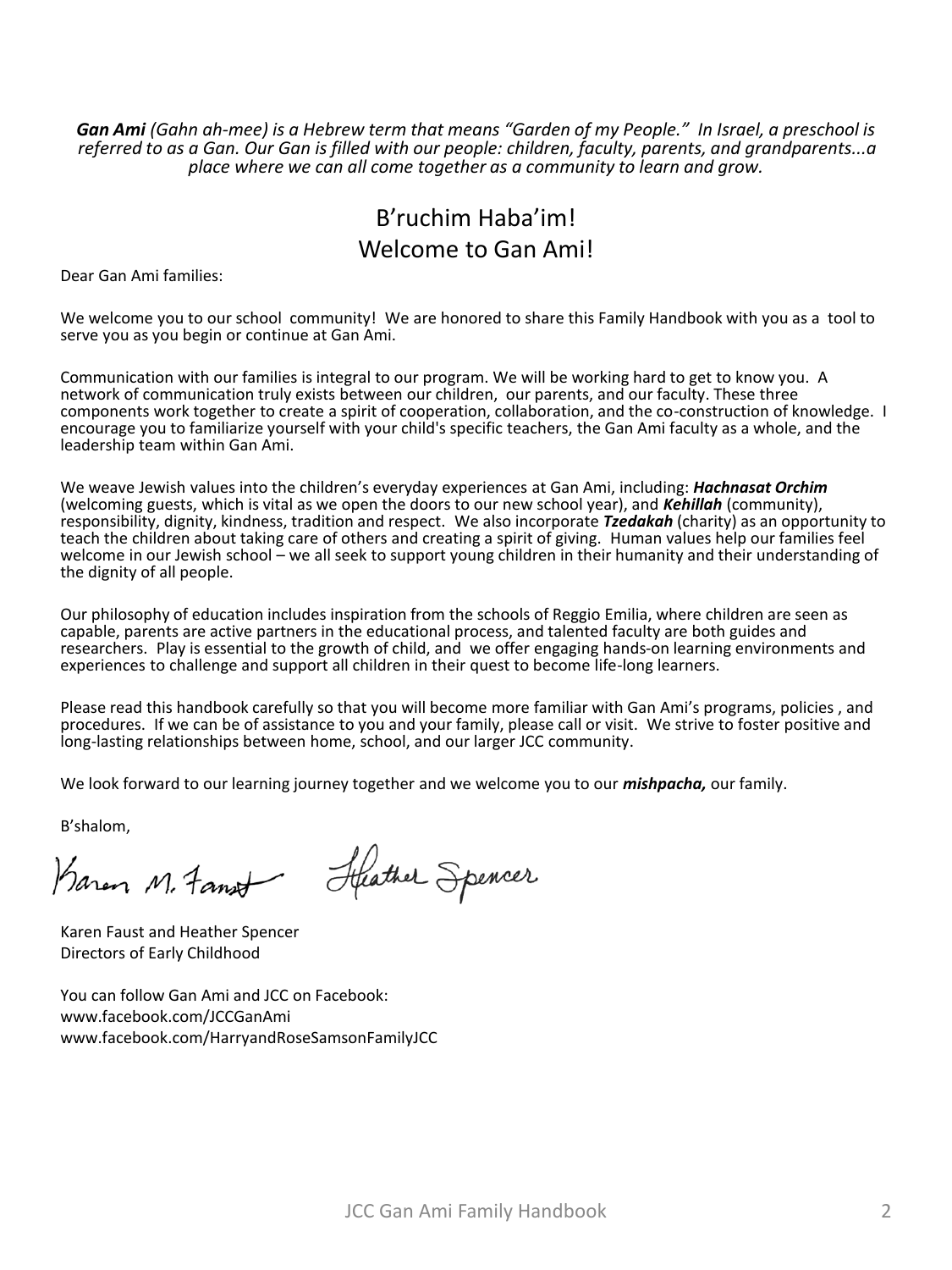# *Hours of Operation, Locations, and Contact Information*

## **Hours of Operation**

Monday-Thursday: 7:00AM-6:00 PM Friday : 7:00 AM-5:30 PM

## **Locations**

**Linda & Fred Wein Family Center Gan Ami Early Childhood Education in Mequon** 10813 North Port Washington Rd., Mequon WI 53092 262-242-9871

### **Karl Campus**

**Gan Ami Early Childhood Whitefish Bay** 6255 N Santa Monica Blvd., Milwaukee, WI 53217 414-967-8241

## **Contact Information**

#### **Karen Faust, Mequon Site Director**

Contact for questions regarding needs of children, parent questions, site specific information and programs 262-242-9871 kfaust@jccmilwaukee.org

## **Heather Spencer, Whitefish Bay Site Director**

Contact for questions regarding needs of children, parent questions, site specific information and programs 414-967-8189 hspencer@jccmilwaukee.org

## **Michelle L. Hoffman, Gan Ami Business Manager** Contact for questions regarding billing, lunch program, scheduling, registration

414-967-8266 mhoffman@jccmilwaukee.org





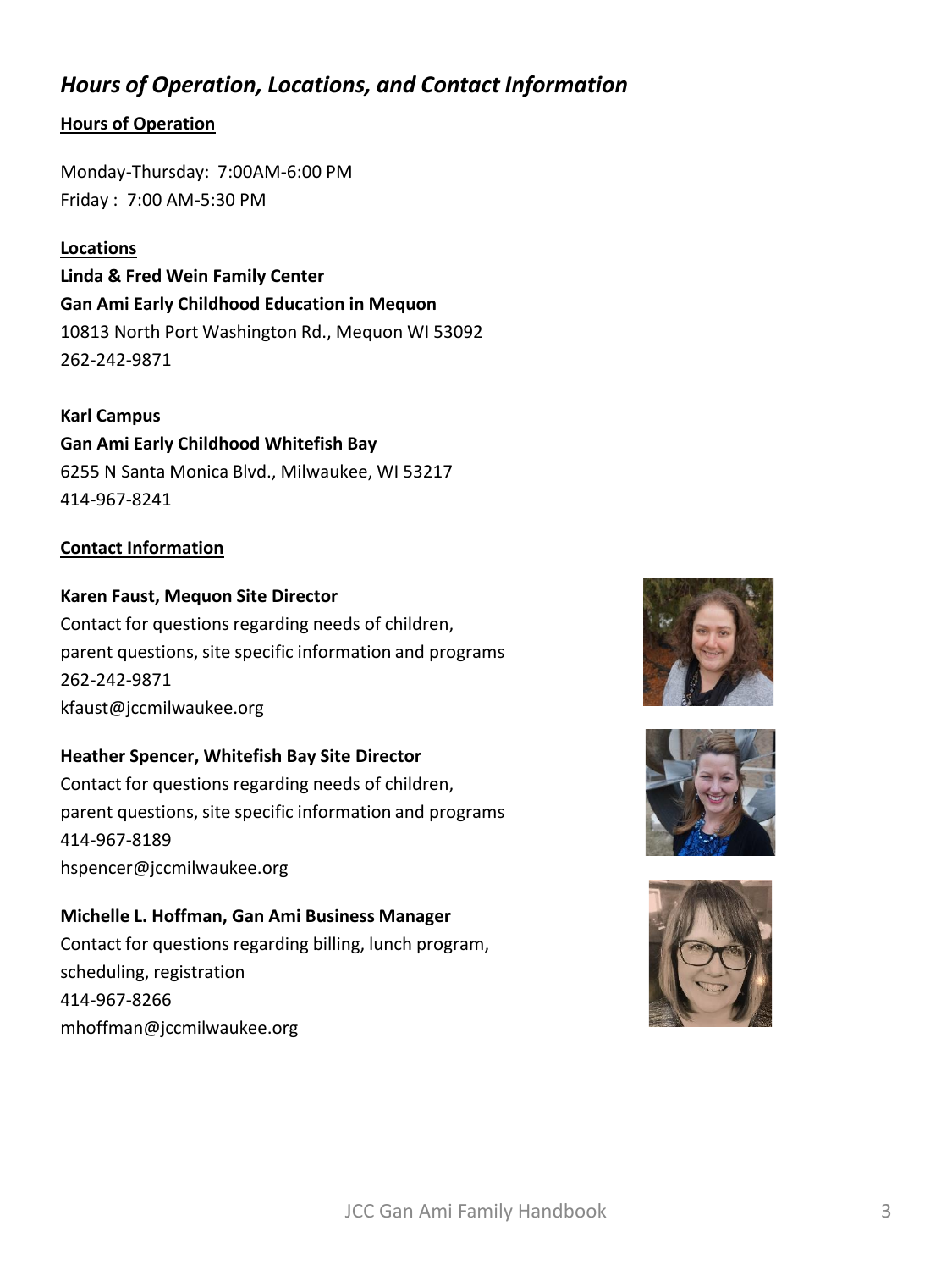# *Programming*

#### **The Curriculum and Philosophy of Gan Ami Early Childhood**

- Gan Ami Early Childhood believes children learn by doing. As children experiment with objects and handle materials, they make discoveries and learn new skills through play. When children leave our center, they are prepared to face challenges through communication, problem solving, risk taking, and exercising self-discipline.
- Our teachers carefully prepare the classroom with learning opportunities in different interest areas. We plan child and teacher-directed experiences in art, music, science, literacy, cooking, creative movement, verbal expression and cultural foundations. Balancing activities — free choice/structure and active/quiet — helps foster responsibility, self-regulation, and confidence.
- Our program is inspired by the approach of the schools of Reggio Emilia, where children are viewed as capable, parents are partners, and teachers are both guides and researchers. Teachers receive training on this approach and parents are invited to ask questions and provide support as classrooms engage in projects and long-term studies of ideas and concepts that are connected to the interests of the children.
- The state of Wisconsin Department of Children and Families along with the Department of Public Instruction published the Wisconsin Model Early Learning Standards (WMELS). Our curriculum and assessment at Gan Ami Early Childhood is in support of the WMELS Guiding Principles. The guiding principles are:

All children are capable and competent

Early relationships matter

- A child's early learning and development is multidimensional
- Expectations for children must be guided by knowledge of child growth and development
- Children are individuals who develop at various rates
- Children are members of cultural groups that share developmental patterns Children exhibit a range of skills and competencies within any domain of development
- Children learn through play and the active exploration of their environment Parents are children's primary and most important caregivers and educators

We are committed to developmentally appropriate practices as defined by the National Accreditation Commission for Early Care and Education Programs (NAC). We integrate Jewish culture and traditions into each classroom — providing experiences for the celebration of Shabbat (the Sabbath) and festive Jewish holidays.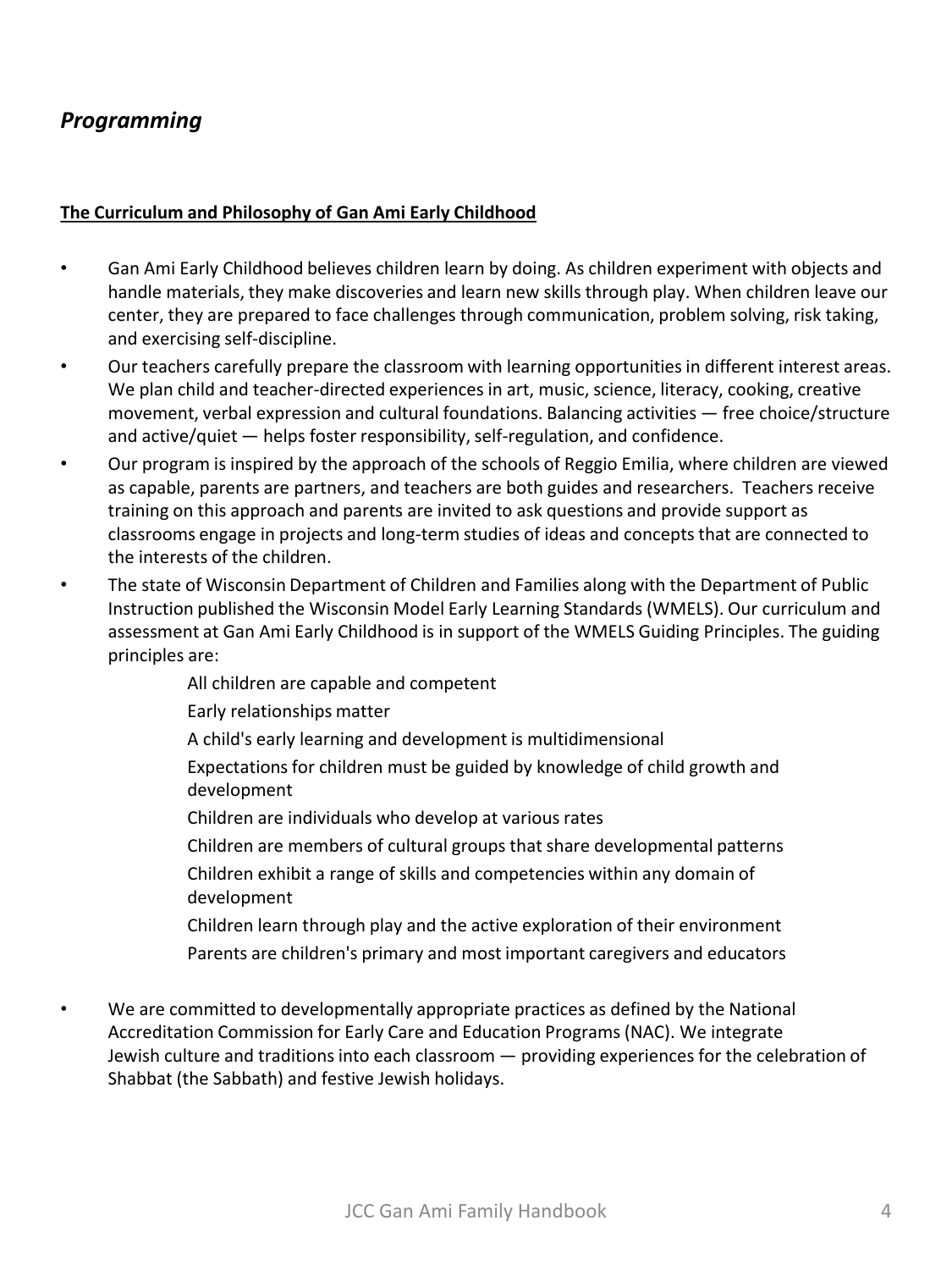# *Curriculum and Philosophy Continued:*

# **The National Accreditation Commission for Early Care and Education Programs (NAC) and Youngstar**

- Gan Ami Early Childhood is a state licensed program that is accredited by the National Accreditation Commission for Early Care and Education Programs (NAC). NAC is a national accreditation program which develops and promotes professionalism and quality for early care and educational programs.
- Gan Ami is a 5-Star Youngstar Center. Gan Ami is evaluated based on a quality rating indicator system called Youngstar. Centers are ranked on a scale of 2-5 stars based on their quality rating. For more information on Youngstar, please visit: [www.dcf.wisconsin.gov/youngstar/.](http://www.dcf.wisconsin.gov/youngstar/)

## **Sheva**

Sheva (the number seven in Hebrew) is the JCC's of North America Early Learning Framework and signifies the seven core elements of exemplary early childhood practice deeply rooted in the latest research on child development seen through a Jewish lens. Early childhood education has been a centerpiece of JCCs for almost a century, and historically it has been a gateway into JCC programming for families with young children. Just as the early years are a critical time for a child's individual development, the time spent in early childhood centers is also a critical time in a family's identity formation and connection to their JCC. The success of early childhood education depends not only on the educator, but on the combined efforts of everyone involved in the program, including the children, families, and program directors. Our goal is to continually raise the level of excellence in our Early Childhood Center programs by learning together through Sheva learning communities and focusing on the following "7 Core Elements of Sheva":

- Children as Constructivist Learners
- Early Childhood Directors as Visionaries
- Early Childhood Educators as Professionals
- Families as Engaged Partners
- Environments as Inspiration for Inquiry
- *Discover CATCH* as Sh'mirat HaGuf (taking care of our bodies)
- Israel as the Story of the Jewish People

#### **Specialists**

In addition to our well-trained educators, depending on your child's classroom age group, specialists assist in providing experiences in music/movement, art, experiential swim and Hebrew, along with Jewish culture and traditions.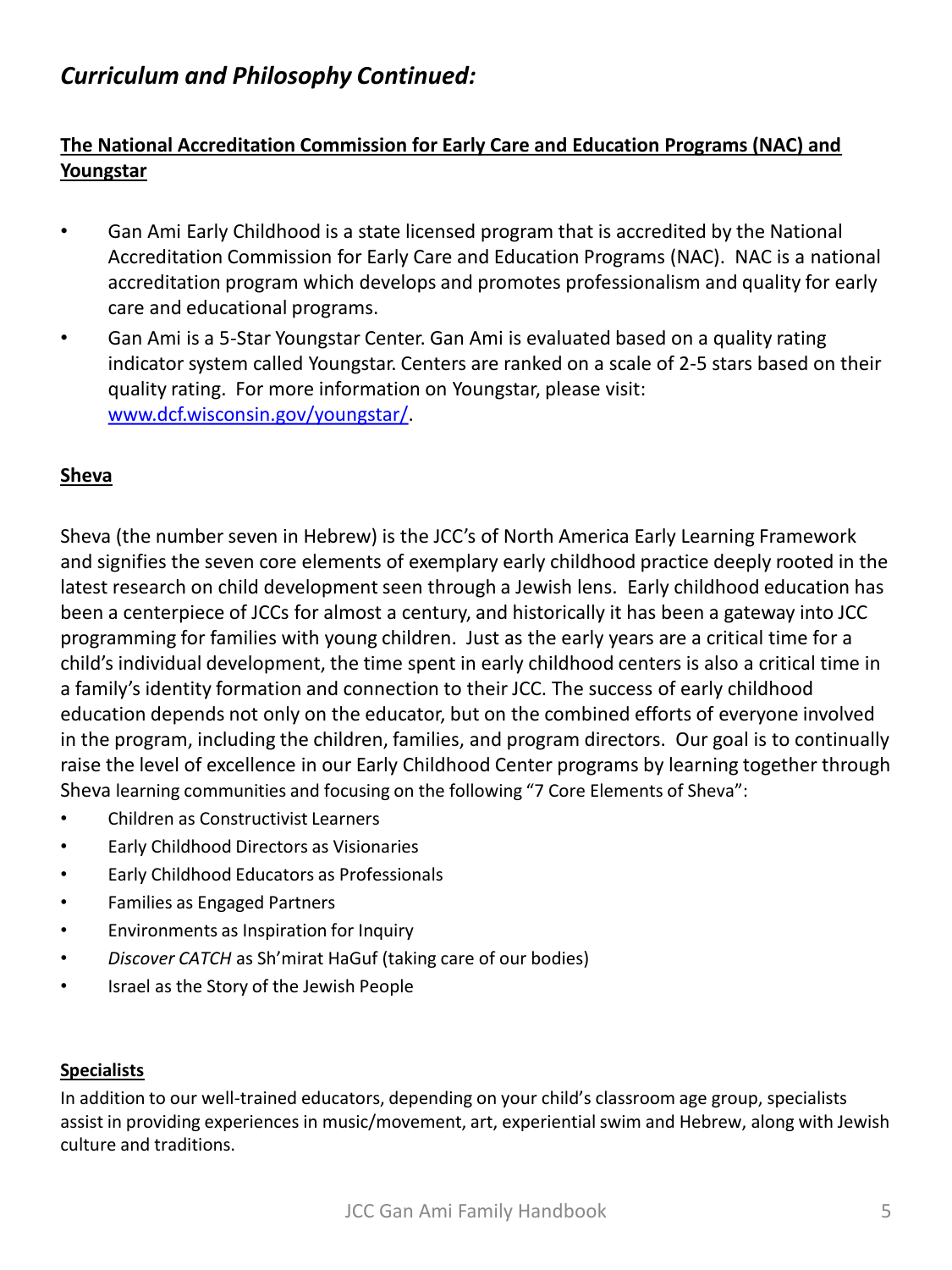#### **Methods of Enrollment/Population Served**

Enrollment forms may be requested by phone or email. Parents are encouraged to tour the facility. Upon evaluation of availability, completion of enrollment forms and receipt of deposit, placement in the program will be confirmed. Children 6 weeks through 5 years are welcome.

#### **Mission**

Creating spaces. Building opportunities. Inspiring Jewish moments for diverse communities.



#### **Attendance**

- Children may attend the programs on prearranged half-day or full day schedules with a minimum of three days per week. See enrollment section for more information.
- The staff in each classroom will take monthly attendance on a preprinted classroom attendance sheet.
- If a child is absent and the parent has not already notified the school, the teacher will call the home to verify the child's absence. Parents are encouraged to call into the school's main line or leave the classroom a message on Remini, the school's communication system.
- Teachers will record when parents drop off and pick up on Remini. Teachers will always maintain responsibility for every child in their care . Information on late pick-up, absences and vacation policy is available under the Enrollment, Fee Structure & Discharge Policy section. At the end of the month all attendance forms are filed on the Early Childhood drive.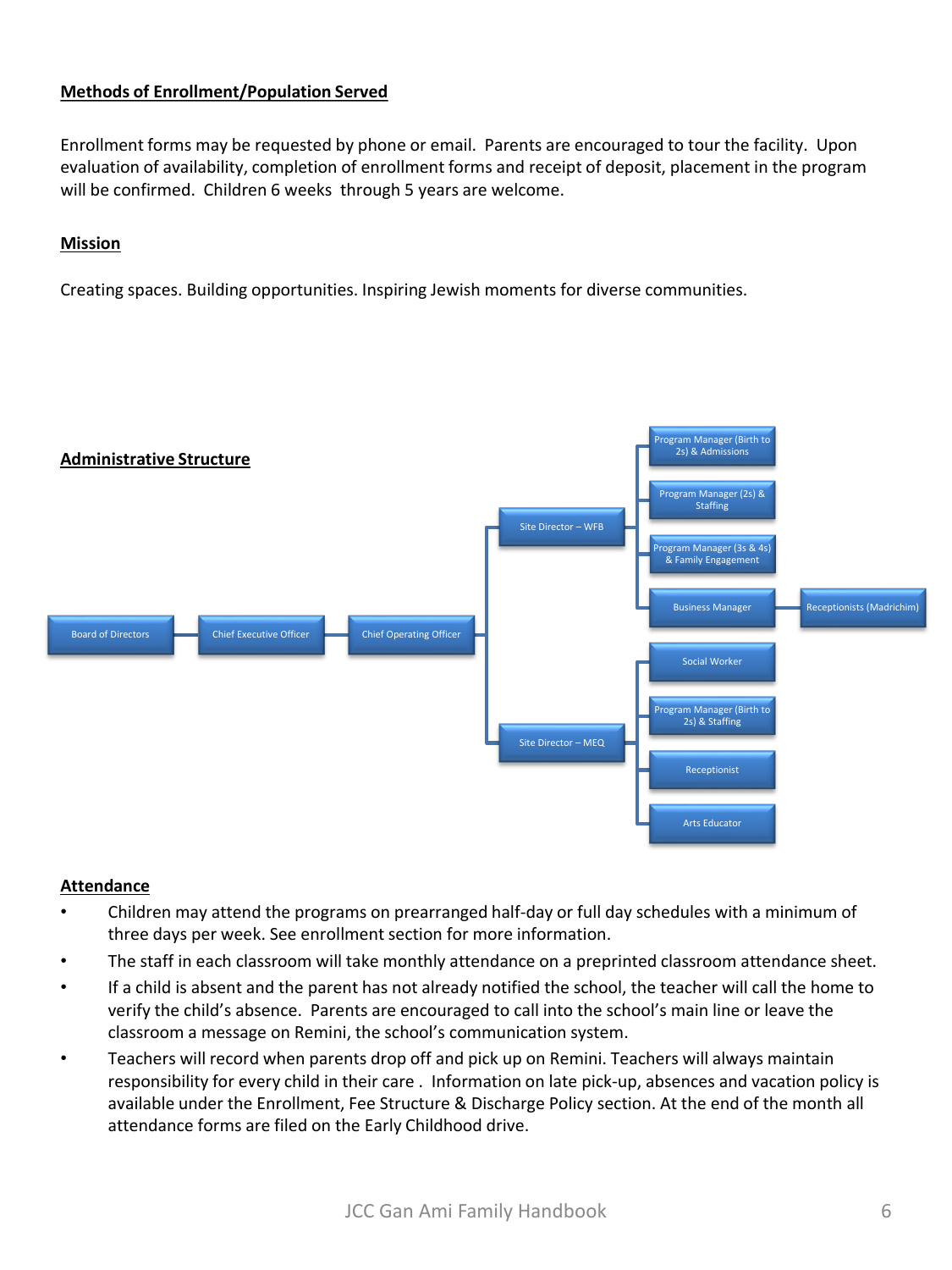## **Taxes**

Gan Ami Early Childhood will prepare an end of the year statement of payment on letter head if requested.

THE TAX ID# FOR GAN AMI EARLY CHILDHOOD: is 39-0806234

## **Confidentiality**

All child records will be maintained by staff to ensure confidentiality of all personal information. Parents and persons who have written authorization may access children's records upon request. Only other agencies that have legally authorized access will be allowed to review records.

### **Nondiscrimination**

The JCC is committed to provide equal opportunities and does not discriminate by race, color, sex, age, national origin, religion, creed or special needs. In accordance with Federal law and U.S. Department of Agriculture policy, this institution is prohibited from discriminating on the basis of race, color, national origin, sex, age, or disability. To file a complaint of discrimination, write USDA, Director, Office of Civil Rights (Office of Adjudication), 1400 Independence Avenue, SW, Washington, D.C. 20250-9410 or call toll free (866) 632- 9992 (Voice). TDD users can contact USDA through local relay or the Federal Relay at (800) 877-8339 (TDD) or (866) 377-8642 (relay voice users). USDA is an equal opportunity provider and employer.

### **American with Disabilities Act (ADA)**

The JCC Early Childhood Department complies with all aspects of ADA requirements and will, therefore, afford reasonable accommodations to children with known disabilities unless such accommodations would cause an undue hardship to the JCC. Children with special needs will be integrated into JCC programs. Staff will meet individually with parents to develop a program that works for child and classroom.

#### **Terms of License**

The Gan Ami Early Childhood Family Handbook, outlining all Center philosophies, policies, and procedures and Wisconsin Administrative Code, HFS 46, Licensing Rules for Group Day Care Centers are available upon request. Copies of each of these booklets are also available in the Gan Ami Early Childhood offices. Our state license, accreditation information, and the record of our last licensing visit are posted on the wall in the Gan Ami Early Childhood Entry Way.

#### **License/Posting**

All JCC Early Childhood programs will display the following:

- Group Day Care License on the main bulletin board of each school for parent review. This license will reflect days, hours and months of operation, ages of children to be served as well as the maximum number of children to be served at any given time
- The most recent licensing inspection report will be posted next to the license including any noncompliance or enforcement actions
- The JCC will comply with all laws governing facilities and operations
- Other pertinent school information
- Specific classroom information is posted outside the door of each classroom
- Copies of policies are on file in the school office and are available upon request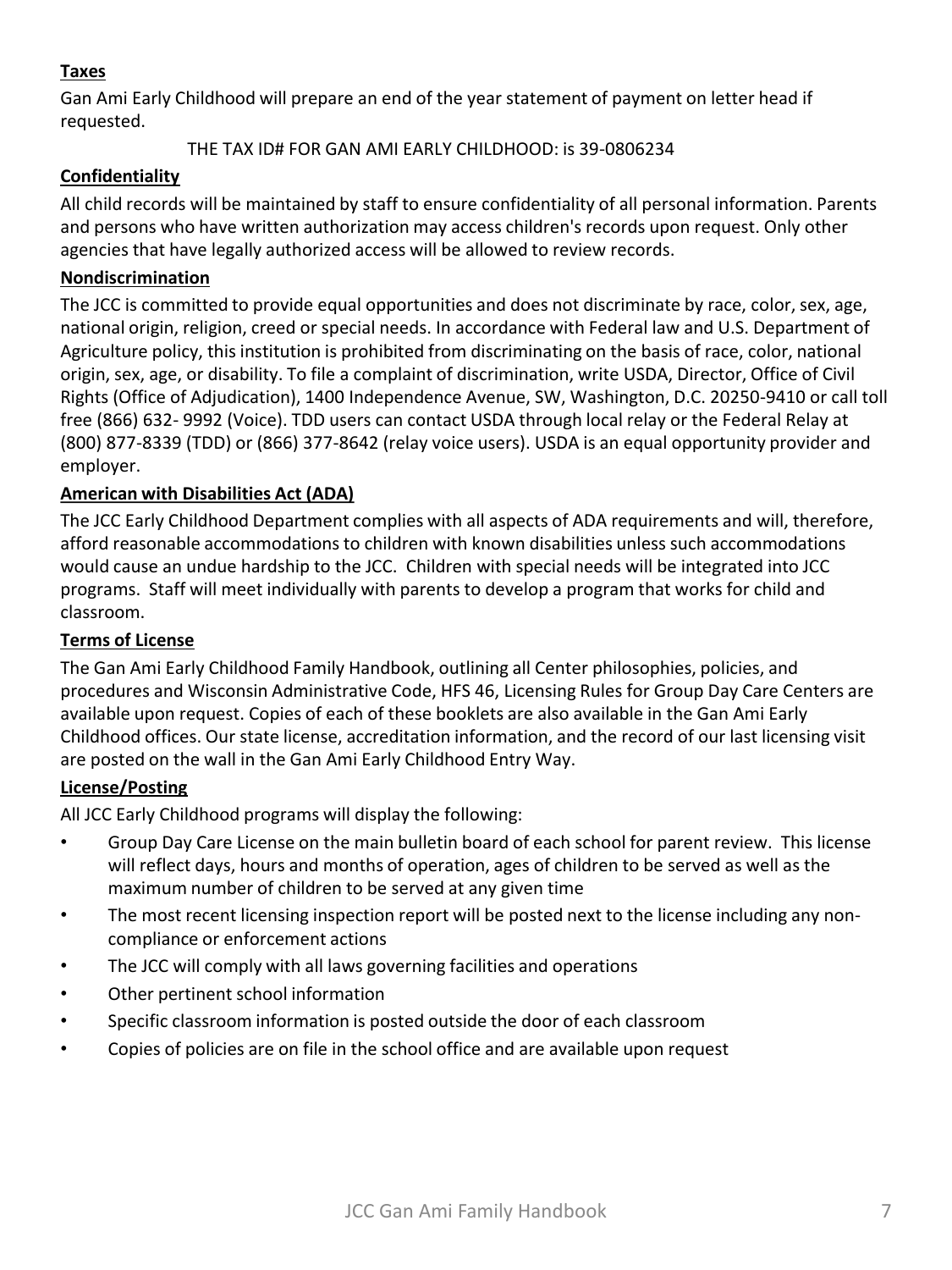#### **Parental Access**

- Parents are encouraged to visit the center anytime.
- Parents are welcome to participate in our program in several ways. We enjoy having families join us for lunch, snack, special days, and field trips. Parents are encouraged to share a hobby or interest with our children and an invitation always stands for you to read a book during story time or join us for Havdalah or Shabbat Sing. Our center is open to family involvement and communication.
- Gan Ami Early Childhood has an open-door policy for families to visit and/or observe at any time during Gan Ami's hours of operation, unless access is prohibited or restricted by court order
- Community Health guidelines and restrictions, will always take precedence.

#### **Item Provisions**

Parents will provide diapers, wipes, cot (crib sized) sheet, blanket, a change of clothing, clothing for outdoor play, formula, lunch, backpack or bag and personal items. The JCC will provide all supplies and equipment that are appropriate for the care and learning environments of the program.

#### **How To Get Involved and the Gan Ami Family Committee**

Many opportunities exist for all parents to become involved at Gan Ami. We encourage participation and presence. Please consider becoming a Room Parent or joining the Gan Ami Family Committee; information will be available during the first month of school.

#### **Family Committee Mission Statement**

The Gan Ami Family Committee mission is to establish and nurture a close relationship between the parents, educators, and children by advancing opportunities in the home, school, and community of Gan Ami Early Childhood. The committee provides assistance to educators in classroom settings, promotes school and family social interaction, and provides a forum for sharing information on issues that impact our children. It is our belief that the team effort of a parent committee offers the best possible learning environment for our children.

#### **Use of Child's Photos**

JCC Membership agreement stipulates permission and consent to JCC and Gan Ami to use, print, copy, publish and reproduce any and all photographs, negatives, print reproductions and likeness of any kind now or at any time hereafter made of me or my family by JCC for advertising, publicity, display or any purpose whatsoever without fees to be paid to me waiving any right to inspect and/or approve the finished product of the advertising copy that may be used in connection therewith or the use to which it may be applied. Our partnership agreement with MJF requires that we provide, within reason, access to photos and the like for the same purposes.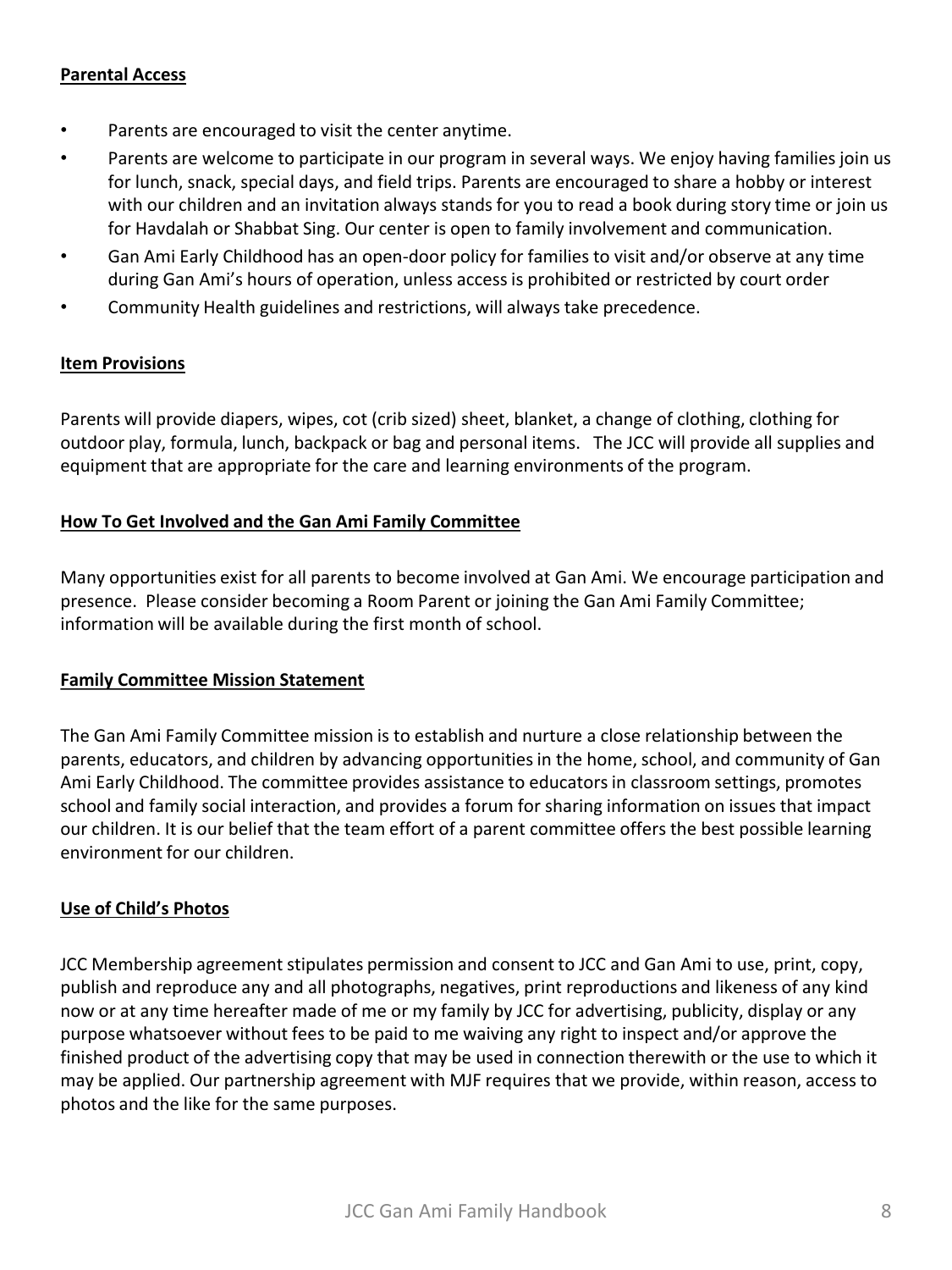## **School Closings/Calendar**

- School closings are planned annually and scheduled based on Jewish holidays, National holidays and required in-service training days.
- Emergencies closing due to weather conditions or other emergencies are communicated through email, Remini , Remind text messaging service and reported to the local radio and TV channels.
- School calendars can be located on the JCC website and are attached to your current enrollment contract.

#### **Pets**

- Dogs and cats are not allowed at the Center.
- If pets are added to the school, parents will be notified in writing.

#### **Children's Records**

Each child participating in a JCC Early Childhood program has a file that includes:

- An enrollment form must be on file prior to the first day of attendance.
- Children under two years old will also have an intake form on file by the first day of attendance. This form must be updated every three months and kept in a place where the teacher has access and can keep information current.
- A current Health and Immunization form must be on file within 30 days of attendance. Families choosing slow or no immunizations for health or religious reasons will need a signed letter from their pediatrician and may be excluded from the program if there is an outbreak of a specific virus reported by the health department in the area. The Early Childhood Director will make this decision.
- Emergency Contact and Transportation Pick up Authorization forms will be kept on file in each classroom and given to the van drivers when applicable.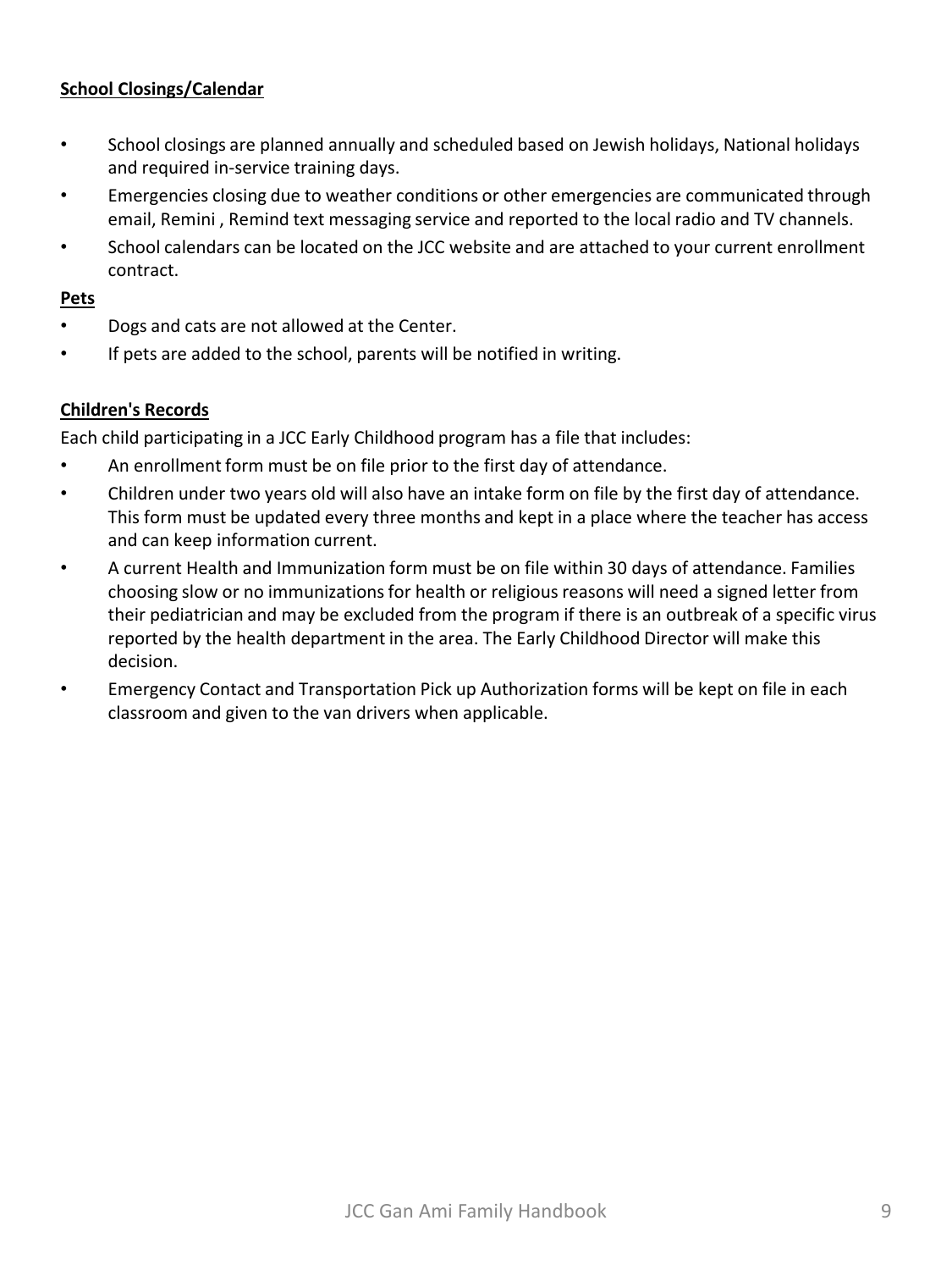# *Communication*

#### **Beginning of the School Year and Intake Meetings**

Families new to Gan Ami Early Childhood are asked to arrange a visit with their child's teacher to answer any questions they may have and for the classroom teacher to share information about the daily routine, center educational philosophy, curriculum and assessment process. This is also a time for the classroom teacher to ask questions about the child, family and how we can make the family a part of our program. This visit is required for all families by Wisconsin Child Care Licensing Regulations.

#### **Family/Teacher Conferences**

There are two family/teacher conferences scheduled each school year, during the fall and during the spring. Teachers post sign-up sheets on their classroom doors prior to the conference. We would like to encourage families to set up meetings with the teachers whenever there is a concern about activities in the classroom, discipline, or questions about child development. Conferences are an excellent time to work together with the teachers to offer support services to each child and family.

We also provide newsletters, and daily information using the Remini application. Family notices, events, reminders etc. are sent out through e-mail.

#### **Documentation and Assessment**

Gan Ami uses a variety of assessment methods that are sensitive to family culture, experiences, children's abilities and home language. Staff share an understanding of the purposes, values, and uses of assessment in the program. As a part of our YoungStar and NAC Accreditation, as well as program planning, teachers in the classrooms use variety of methods to record and gather information on each child.

Assessment is used for:

- Establishing goals for each child's learning
- Curriculum planning
- Setting up learning environments
- Planning for small and large group activities
- Meeting children's needs and interests
- Documentation of children's work and assessment for future planning

Every child at Gan Ami has a Journey Binder. Teachers record and gather information (anecdotal records, photos and direct quotes) about the children's interests, activities they participate in, children at play and developmental milestones that are demonstrated while at Gan Ami.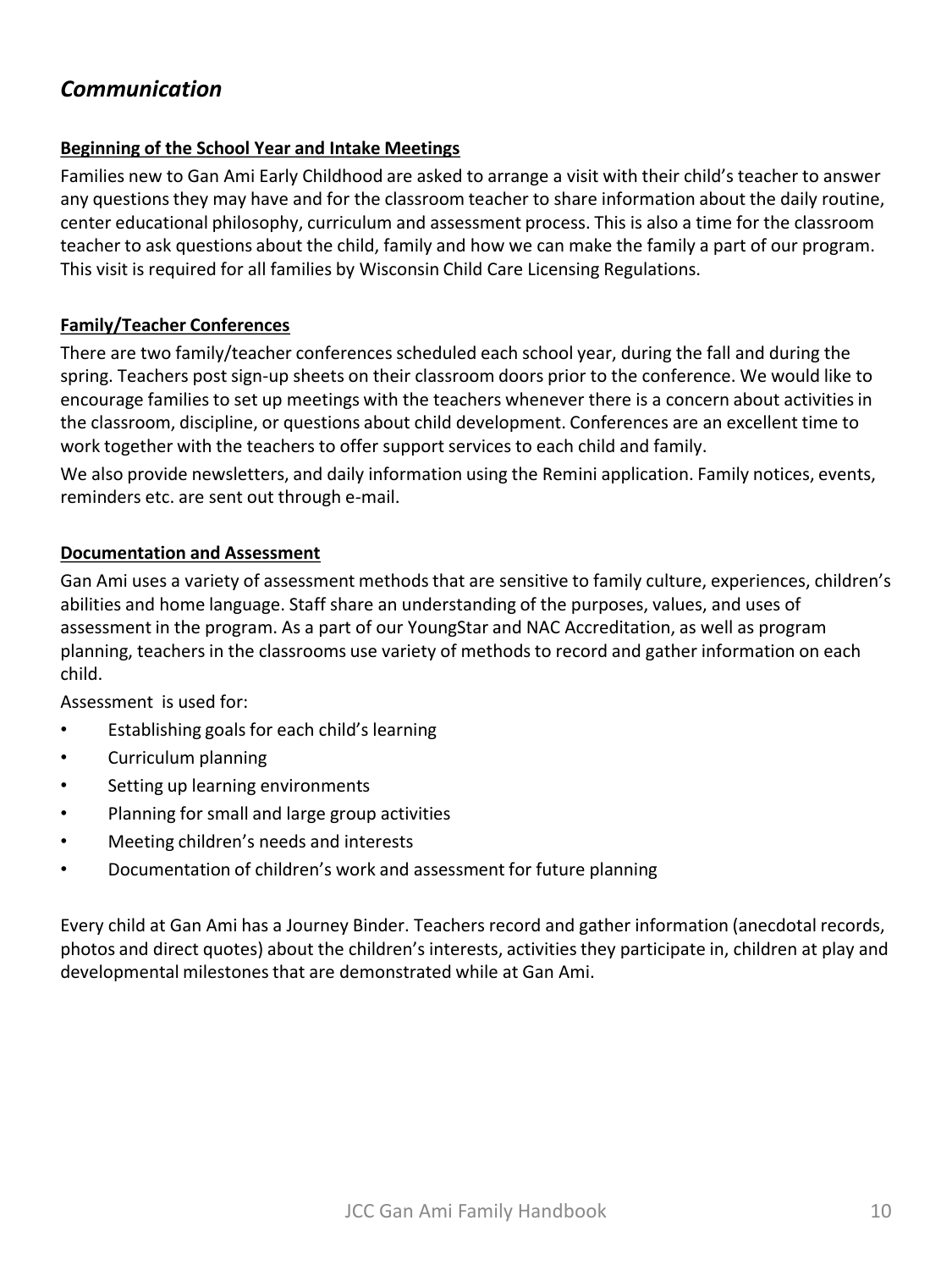# *Enrollment, Fee Structure & Discharge Policy*

## **Enrollment**

- Registration forms are distributed several months before the end of the school year and are available throughout the year upon request. A nonrefundable deposit is required at the time of registration to secure a place in the program.
- Scholarship is available. Parents must formally apply through the JCC scholarship office. For a confidential consultation, please contact the scholarship office at (414)964-8180.
- Payment arrangements may be made with the Gan Ami Family Services Coordinator. Monthly payments are due on the first of each month, in the form of credit or debit withdrawals.
- There is a sibling discount for families with additional children in the Gan Ami program. Discount applies to lowest tuition rate(s).
- There are additional fees for field trips, lunches, late care and late pick-ups.
- The Family Services Coordinator handles late payments and NSF checks. Late pick-up will be assessed. Please see current contract for fee details.
- The full day program enrollment is for a minimum of 8 hours/day. Early and late care is available for full day enrollment and included in tuition pricing.
- Days children are enrolled for are set and cannot be changed unless space is available, and the parent fills out a "schedule change" or "add additional day of care" request form.
- For children not enrolled in our full-time program, additional full or half days may be added to a child's schedule on an individual basis with preapproval by the site manager. Requests for additional days of care will be granted based on availability and on a first come first serve basis for an additional fee.
- Any refunds of fees will be approved on a case by case basis by the Director of Early Childhood Education and the Chief Financial Officer.
- Families whose children are enrolled in Gan Ami must be members of the JCC.
- This Gan Ami Family Handbook which includes Center policies are given to all parents when they register for the program and at the beginning of each school year.
- Child records are available to parents upon request.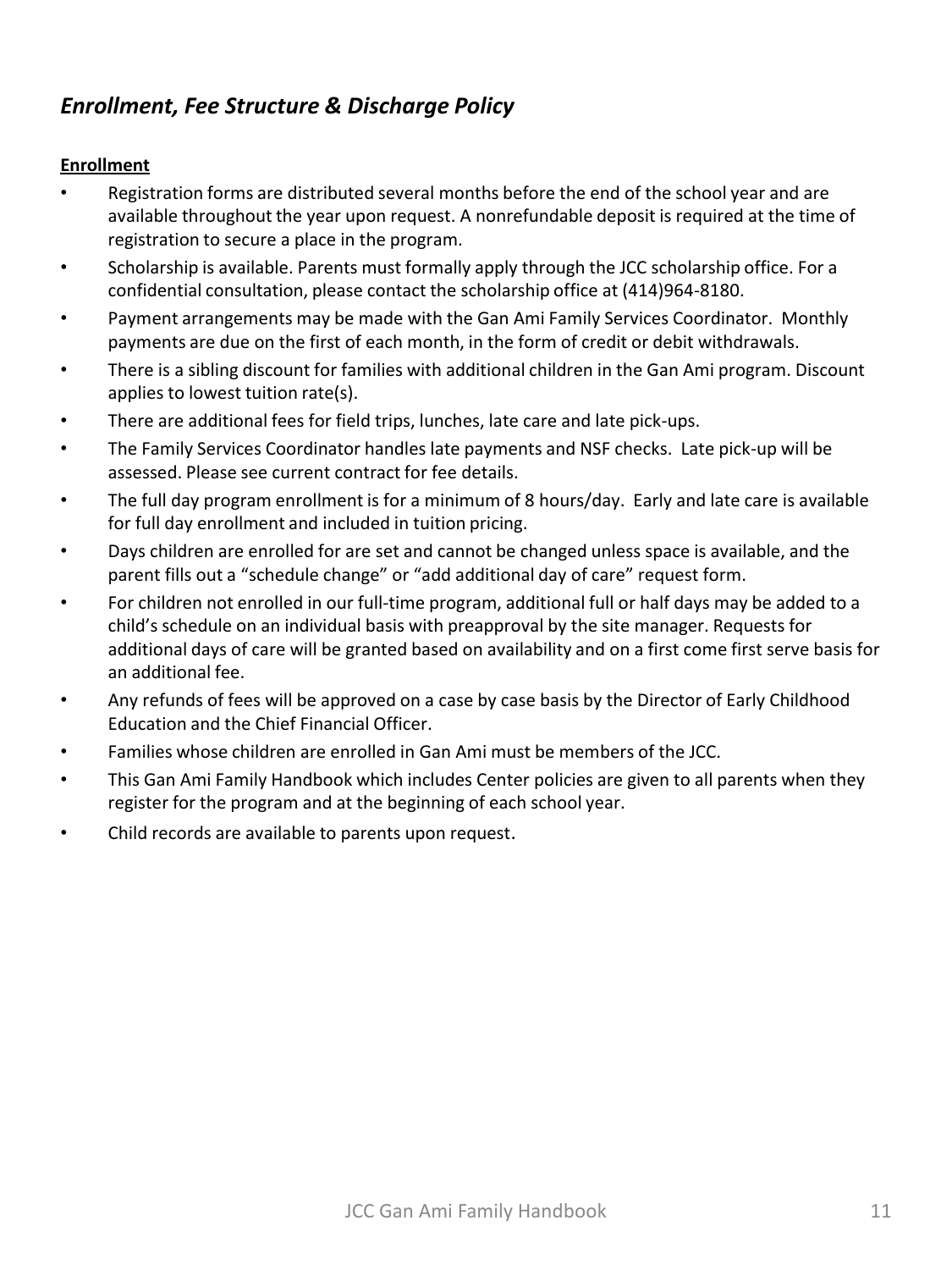# *Disenrollment of Child*

#### **Guidelines for the Disenrollment of Children Are As Follows:**

- If disrupting or atypical aggression is displayed and staff has little or no success implementing traditional methods of defusing the situations, the family will be consulted, and the behaviors will be documented for a period.
- During the time of observation and documentation, the family will be updated daily. If the behaviors of this child result in an accident report for another child, the report will be verbally shared with the parents of the child whose actions have caused the incident withholding confidential information.
- After the observation period and anecdotal documentation, the teaching staff will work with the Site Manager to determine who will observe the child and consult with staff.
- If the family does not agree to working with an outside professional, care for the child may be terminated with a two-weeks notice.
- Teachers and the Early Childhood Director will meet with the family to describe the proposed observations and/or consultation.
- Teachers will continue to document behavior while implementing the strategies recommended by the outside professional. Progress toward changed behavior must be noted within a month of initiating the early childhood specialist's recommendations.
- At the end of this one-month period of time, a meeting will be held between the director, the teachers and the family. If no progress has been made, the enrollment may be ended.

Factors to be considered in this decision will include:

- Impact of behavior in the classroom
- Demand on staff time
- Availability of resources to Gan Ami
- Impact on the basic nature of the program and the finances of Gan Ami to accommodate child's special needs
- Possibility of danger to the child or others in the class and the ability of staff to meet the child's needs
- Willingness of the family to work with the teaching staff and/or to get outside help

Gan Ami Early Childhood Education reserves the right to disenroll at any point in time, without regard to the above procedures, in a situation that is determined to be extremely detrimental and/or dangerous to the child concerned, other children and/or staff in the program.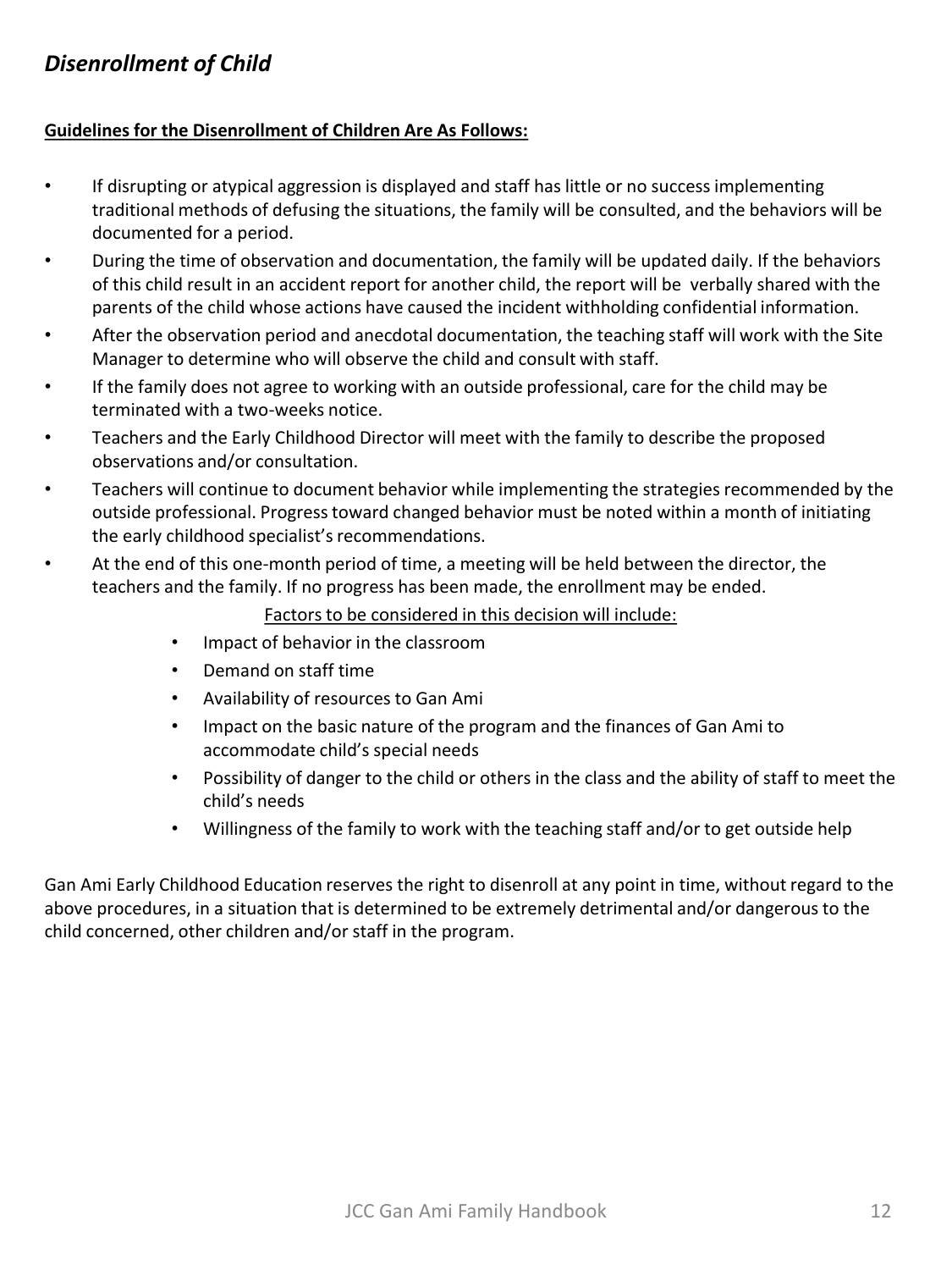# *Disenrollment of Child Continued*

## **Other Factors for Disenrollment Could Be:**

- Non-payment from parents and/or lack of adherence to JCC tuition/membership payment policies
- The child has special needs which Gan Ami cannot meet, including disruptive behavior which requires a disproportionate amount of one-to-one attention or is putting the safety of themselves, other children, or teachers in jeopardy
- Failure to provide the required forms for enrollment
- Abusive behaviors and/or verbal threats by the family toward program staff, other families and/or children
- Non-compliance with Gan Ami Early Childhood's policies and procedures
- Lack of cooperation from the family in adhering to policies and procedures relating to child's arrival and pick-up
- Unwillingness to work with Gan Ami staff on issues relating to the child

# **Discharge**

Written notification of leaving the school is required one month in advance of targeted date. If a child does not remain in the program, irrespective of reason, fees are not prorated. A full month of tuition is charged, barring extenuating circumstances. No money will be refunded for temporary illness or family vacations. Children may be considered for discharge if the behaviors are so severe that it is significantly interfering with the learning of others. (See above Disenrollment policies).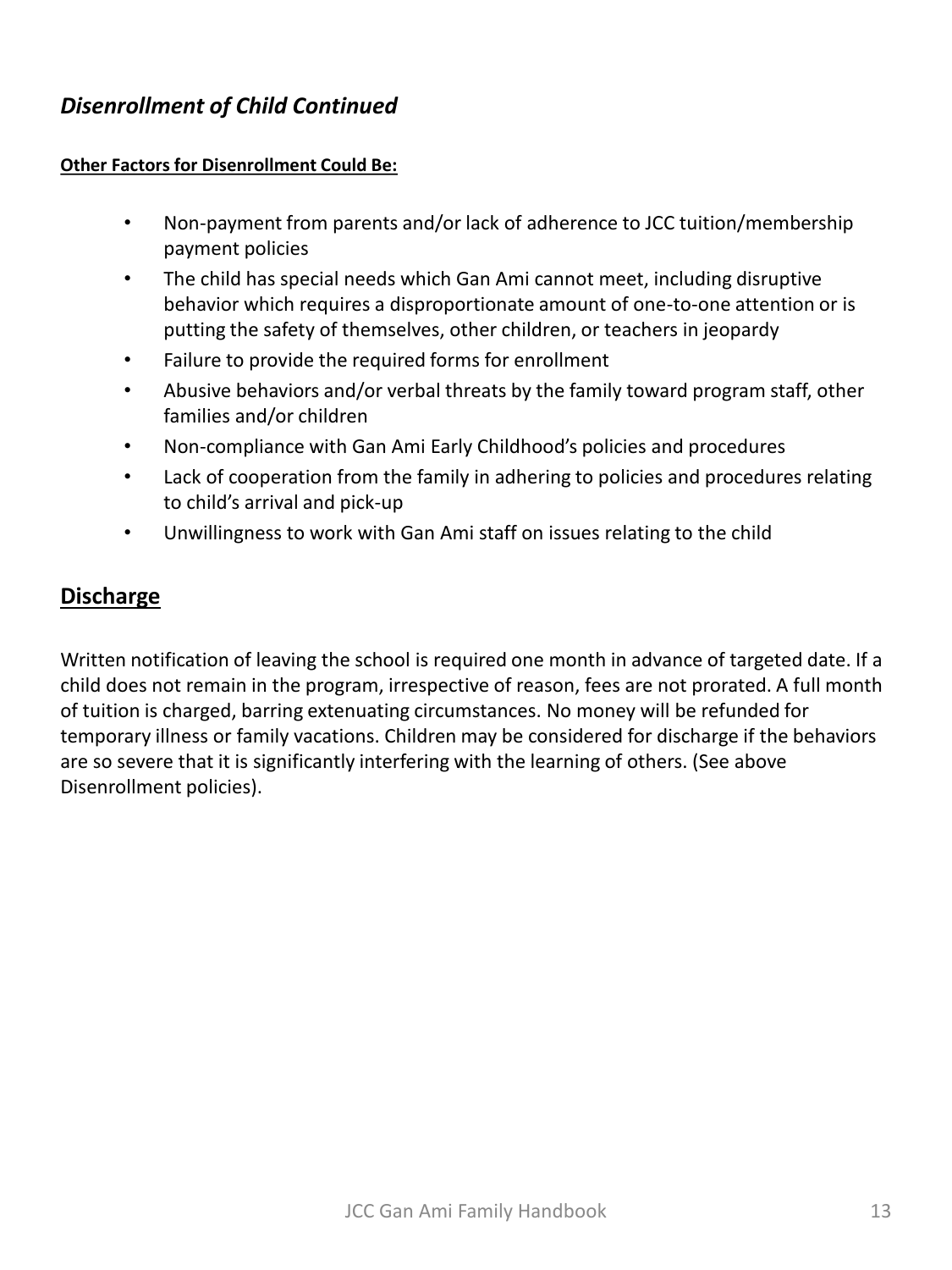# *Education Policy*

The JCC provides both a developmental curriculum: language, social and math, science, language arts and community awareness as well as Judaic education to all children who attend Gan Ami. The Judaic curriculum includes Jewish holidays, the Sabbath, values and other basic traditions. Traditions are taught through art, song, books, prayers and special foods.

### **Preschool Curriculum**

Teachers are cognizant of all three areas of development; cognitive (including language), psychomotor (gross and fine motor) and social/emotional. These developmental areas are seamlessly integrated into the classroom activities. Learning centers are built around Judaic content, the arts, science, cooking, reading readiness and language. Specialists provide instruction in music, physical education and creative movement. Curriculum plans are developed following the interests of the children as well as both Jewish & secular calendars. Each classroom team is free to choose specific projects and areas of study/interest and is responsible for creating weekly and monthly teaching plans.

#### **Infant/Toddlers Programming**

Infants are given individualized care and each child follows his/her own schedule. Toddlers transition from cribs to cots at age 12-15 months. Educators begin to schedule more group activities as they see fit. All programming is developmentally appropriate. The children are stimulated through music, songs, language and interaction. They are provided with a variety of safe toys in order to stimulate growth and provide learning opportunities. The teachers provide nurturing and physical contact through holding, rocking, talking and singing. Parents and teachers will communicate daily through conversation and Remini .

### **Outdoor Activities**

Children are taken outside everyday, except during inclement weather. Temperatures and wind chills must be above 0 degrees or below 90 degrees for ages two and up, and over 20 degrees and under 90 degrees for ages two and under. Children are taken to playgrounds located on the premises or taken for walks around the building or neighborhoods. Infant/toddlers are taken for walks in strollers.

#### **Child Guidance**

The JCC provides positive child guidance for each child. Clear expectations and limits are articulated, modeled and reinforced throughout each and every teaching opportunity. Children are taught listening skills, problem solving, making good choices, expressing their feelings and needs and understanding logical and natural consequences. Methodologies employed include: modeling, structuring the classroom environment, planned activities, direct instruction of related concepts and evaluating established routines. Beginning to acquire these skills helps children gain self-esteem, self-control and respect for others.

#### **Managing Upset Children**

We have several ways of managing crying, fussing or distraught behavior: Children are cuddled, held, redirected and teachers make every effort to engage child in different activities. Teachers work closely with parents sharing ideas of what strategies work best with the child at home in order to provide consistency at school. Leadership team is used when a child needs space to be away from the group and calm down in order to have a successful day.

#### **Building Self-esteem**

Children feel good about themselves when they feel empowered and capable. This is accomplished by first establishing clear expectations for behavior and providing an organized learning environment. This is followed by intentional teaching, which incorporates opportunities for self-expression and deliberate and frequent positive reinforcement.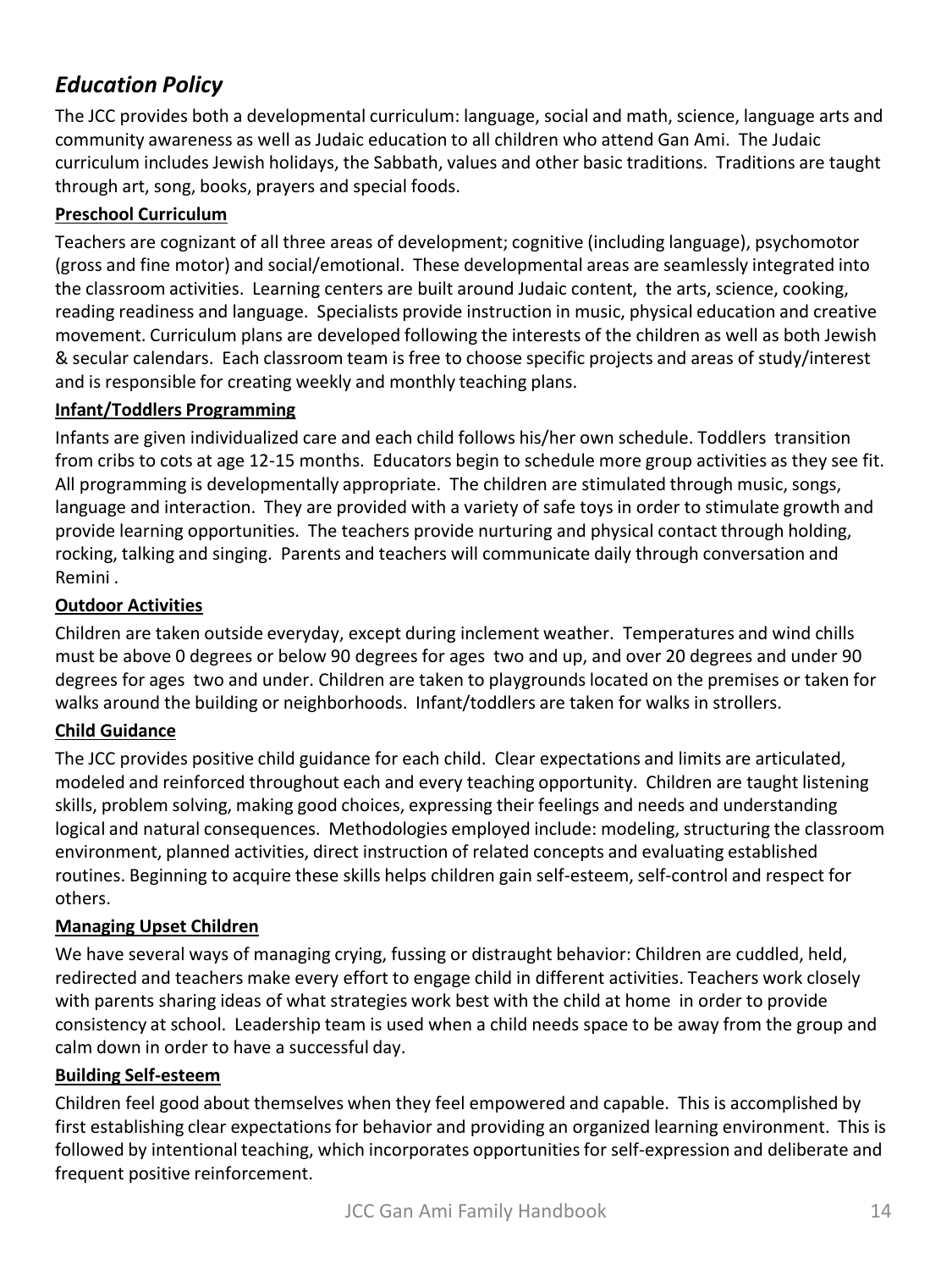## **Child Concerns**

Child concerns include both those that are related to overall growth and development as well as behavioral issues.

**Growth and Developmental c**oncerns are those that primarily relate to cognitive, linguistic, social/emotional or psychomotor development. Assessments in these areas are strictly observational in nature.

**Behavioral concerns** are those in which a child's behavior significantly interferes with the overall flow of the program by requiring constant one-to-one attention, causing harm to others or unable to conform to the very broad parameters of the program.

When such concerns arise, observation and documentation is required. This is followed by parent conferences in which the parents are brought in as partners to further assess and/or identify appropriate interventions. Interventions may include professional referrals, instituting behavioral plans, establishing consistent approaches in home and school and/or providing additional support help in school.

The JCC strives for mutual agreement with parents when it is determined that a child's needs cannot be met in this environment and must withdraw from the program. (See Disenrollment Procedures)

## **Timeouts**

- Time-outs are considered the "last resort" alternative to modifying behavior. Other approaches such as proximity control, reinforcement for incompatible behaviors and redirection should be applied systematically across time before a decision to place a child in time-out. Additionally, a time-out should only be used when a child is clearly out of control and is therefore exhibiting dangerous behavior.
- Time-outs could take place in the classroom. The length of the time-out is determined based on age of the child using the standard guideline of one minute per year, with a maximum time out of five minutes.
- Time outs are not permitted under the age of three in any circumstance.

## **Prohibited Treatment**

Prohibited treatments include spanking, hitting, shaking, verbal abuse, derogatory or sarcastic remarks, grabbing children in anger and withholding or forcing of food or naps. Caregivers who exhibit any of these behaviors will be counseled and put on probation. These behaviors may lead to suspension or discharge.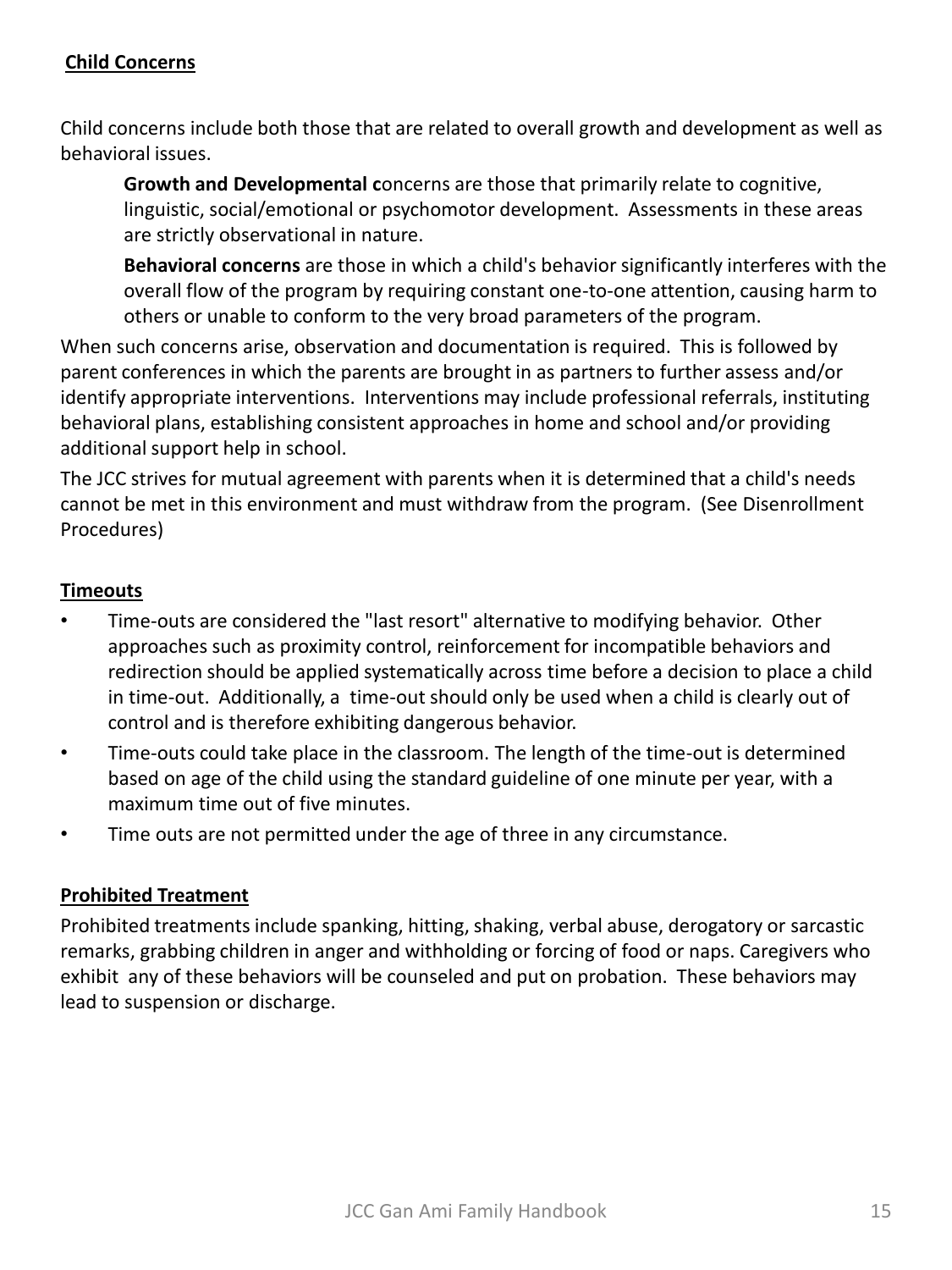# *Aggressive Behavior Policy*

- Aggressive behavior is of concern for families and staff working with infants, toddlers and young preschoolers. Biting, although considered a more aggressive act, is not an unusual behavior for young children; it is developmentally appropriate. Young children act out for different reasons such as; teething, sensory exploration, autonomy and control, peer interaction, imitation, frustration, anxiety and curiosity etc. It occurs most frequently when a child is tired, frustrated, or over-stimulated.
- When children have specific behavior problems such as biting, staff's first objective is to identify the followings:
	- What is happening with the child exhibiting the behavior both at school and at home? When and where did the bite or aggressive act occur?
	- Who was or hurt?
	- How was it handled?
	- What was the child's response to the consequence?
- We then "track" this information and child (by "shadowing" them) to see if there is a pattern that helps us identify why this particular child is behaving in this way.
- The family of the child who has acted out is told about the incident or incidents and offered resources and support, so together staff and parents can work with the child to help eliminate the behavior. Should the family wish or the staff feel it is necessary, a conference is held with the family, teachers and the Director to share information from school and home that may be helpful in our working together on this problem? If the biting or behavior continues Gan Ami, along with the family's assistance, will seek outside resources to help the child stop the behavior.

# *Disruptive Behavior Policy*

Communication between home and Gan Ami is the key to the effectiveness of any discipline approach. Children experience varying difficulties at different stages of their development. While this is quite typical, it is also important that problematic behaviors not be shrugged off as being "just a stage," as this approach prolongs and reinforces behaviors that, if left unchecked, can create major difficulties for the child. However, after reasonable efforts, if the child's behavior continues to be disruptive to the classroom in ways which require a disproportionate amount of one to one attention, parents will be counseled to find an alternative childcare arrangement that may be able to better meet their child's needs. In these situations, we seek to ensure the safety of other children and teachers in the program.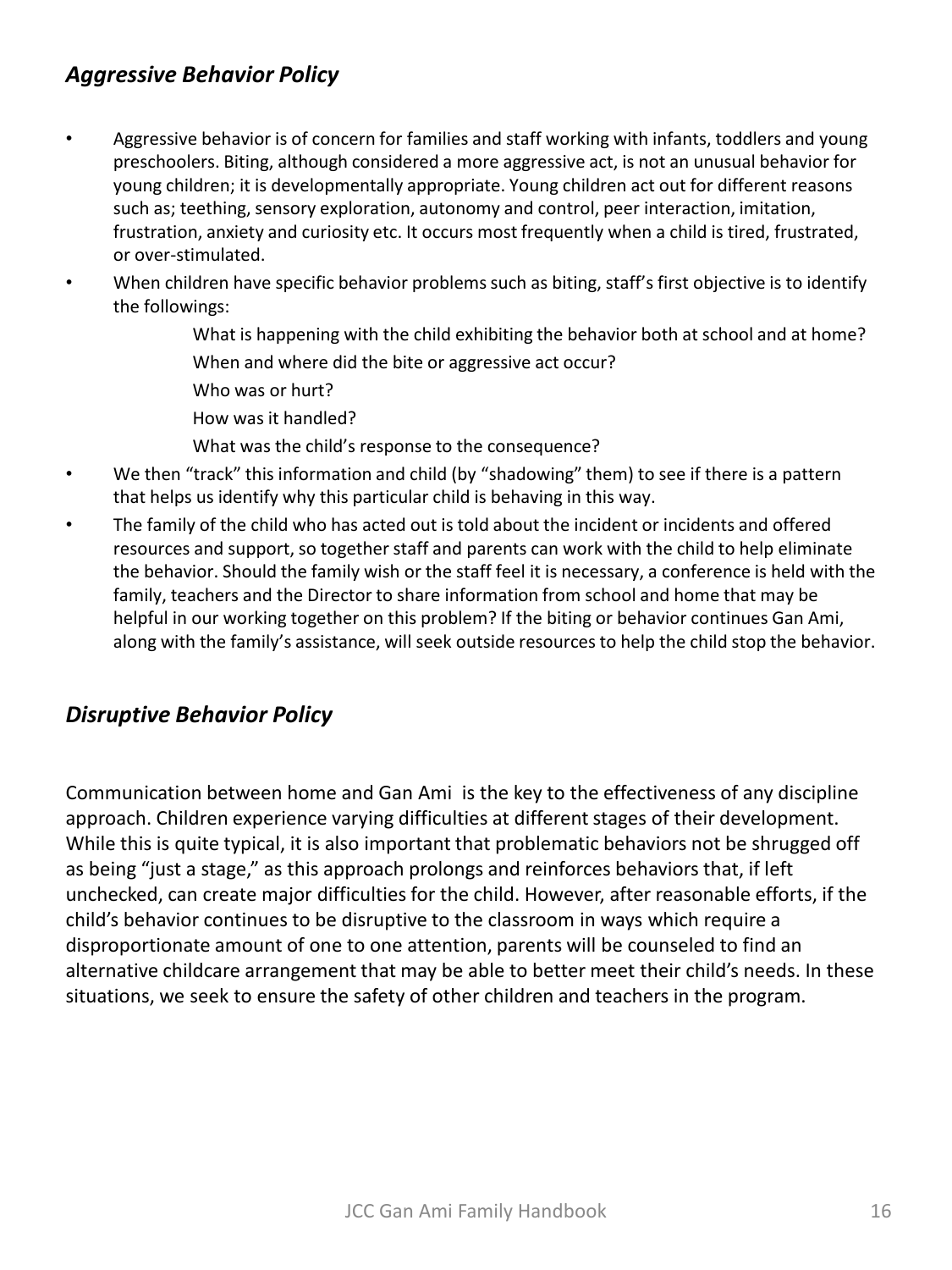# *Diapering, Toilet Training and Changing Clothes*

#### **Diapering Policies**

- The families of children who wear diapers are responsible for having an adequate supply of diapers and wipes at Gan Ami. Diapers should be clearly labeled with your child's name to avoid mix-ups. If your child wears cloth diapers, we ask that you send enough diaper wraps so a fresh one can be used each time your child is changed, and the diaper can be changed as a single unit. Plastic pants do not meet health and safety standards for group care. Cloth diapers cannot be rinsed by staff, as state health codes prohibit rinsing diapers in public toilets. They will be placed in a plastic bag and hung on your child's hook. Please take these home on a daily basis.
- Children under two are changed every two hours. All children over two are checked once every two hours and changed as needed. The changing area is located in the bathroom or classroom area separated from the learning centers. Staff will follow the changing procedures posted in the diaper changing area, and the changing table will be cleaned and sanitized after each child's use. Soiled diapers will be put into the foot operated, lidded container next to the changing table. The container is kept closed and contents are not accessible to the children.
- If you want staff to apply ointment, please label the ointment with your child's full name and fill out the medication form. Forms are available online or in the Gan Ami office. If you are out of diapers and the room uses one from an emergency supply, please be sure to return one to them.

## **Toilet Training**

- Learning to use the toilet is an important self-help skill for young children. It's a process that requires much encouragement and patience. When you and your child are ready for toilet training please let us know. A cooperative effort between home and Gan Ami is most effective with training to have started at home. For the first couple of weeks, continue to send diapers in addition to extra underpants and clothes. Staff will wash hands before and after assisting children with toileting. Staff assists children in learning and carrying out habits of personal hygiene. Independence and the development of self –help skills are encouraged. As with diapers, rinsing soiled underwear is not possible (per state codes). They will be placed in a plastic bag and put in your child's cubby. Please take the underwear home on a daily basis.
- Children learning to use the toilet at Gan Ami are taken to the bathroom more frequently. Toilet training can be a difficult time for children and is handled sensitively, with patience, praise, and positive reinforcement.
- In accordance with childcare regulations, the JCC may not attempt to toilet train children under the age of 18 months.
- A cooperative effort to toilet train a child can take place when the parent has begun to initiate training at home.
- No child is refused participation in school due to toilet training issues.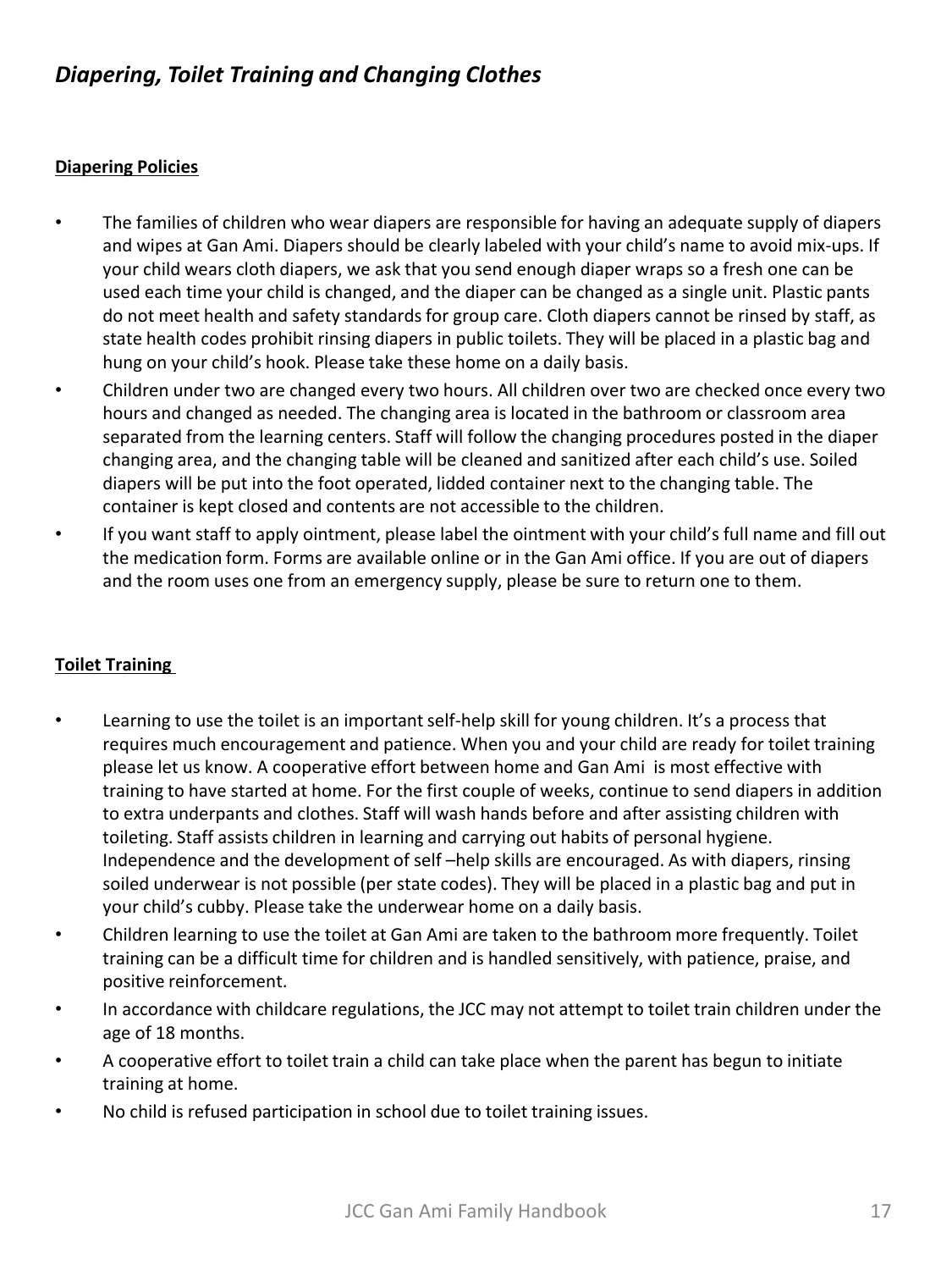# *Diapering, Toilet Training and Changing Clothes Continued*

## **Clothing Changes**

- When changing diapers, using the bathrooms or changing soiled clothing, we change children in the bathrooms. We do not separate children by gender when changing their clothing, toileting or changing diapers. There is always an adult present in the bathroom.
- During our summer programming and days over 80 degrees in Early Fall and Late Spring we may participate in water play. Swim clothing or extra clothes is encouraged.
- When changing children in and out of swim clothing we do not separate children by gender in our toddler, young preschool, preschool or pre-kindergarten programs.
- Gan Ami believes in developing positive attitudes about our bodies. In keeping with our educational goals for the development of positive self-concept, teachers educate children with the correct anatomical names for all body parts. In response to children's curiosity about their bodies, questions are answered in an age-appropriate way.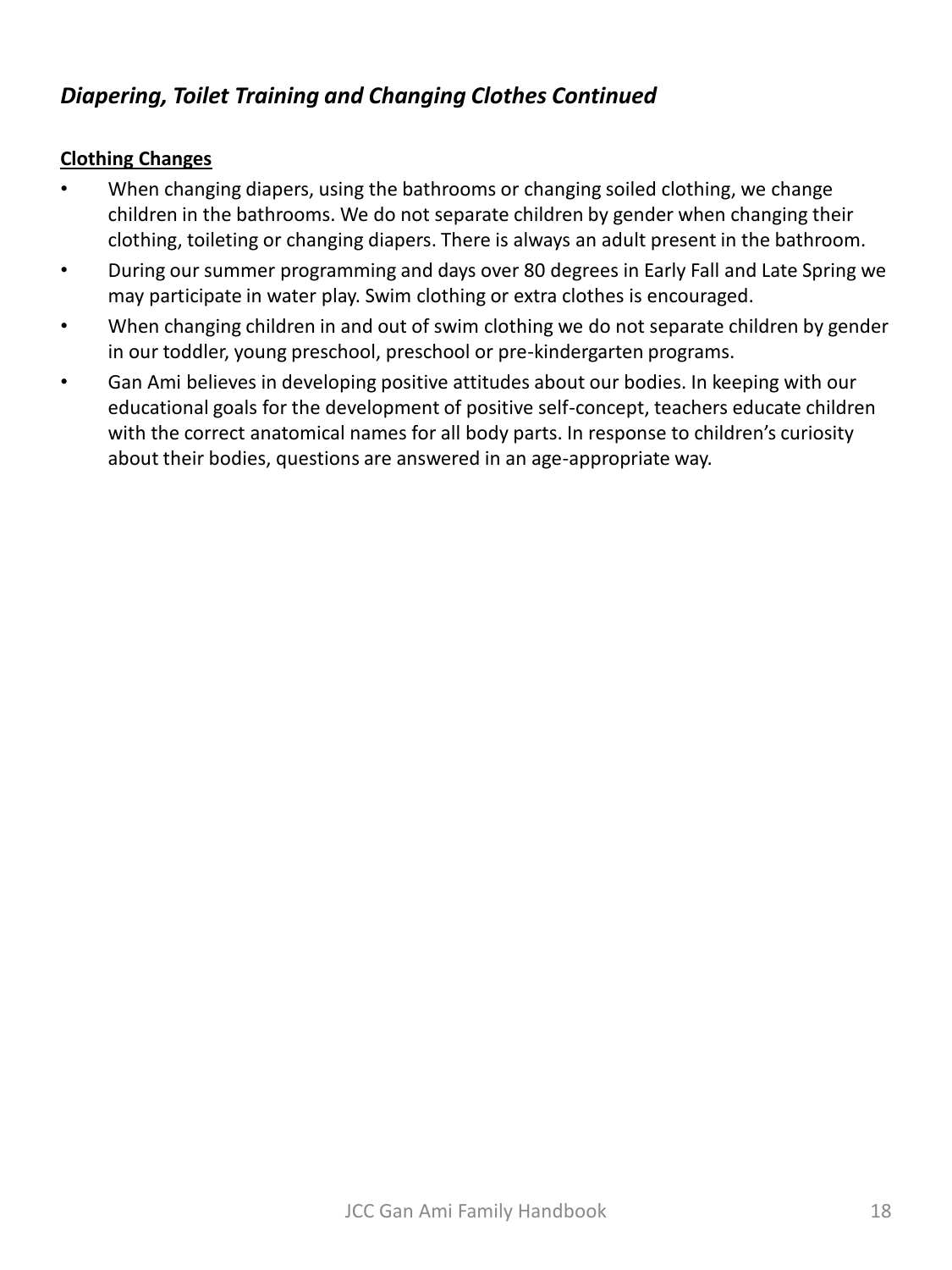# *Contingency Plans*

#### **Fire /Tornado and Other Emergency Policies**

- Daily attendance is taken and kept in each individual classroom. At the end of each month, attendance records are compiled into a master office file. An emergency card for each child is completed by parents and kept in each child's respective classroom and a copy is in the office child file. These include parent home & work telephone numbers, an emergency contact, allergies and physician's name.
- Teachers take emergency cards with them whenever the class leaves the classroom.
- No child may leave the classroom unattended by an adult.
- Emergency plans and diagrams for evacuation for fire, tornado drills and/or other evacuations are posted near each door of every classroom.
- Emergency procedures, including accidents and use of fire extinguishers, are reviewed during the annual orientation held at the beginning of each school year. Teachers employed at other times are individually oriented.
- Fire drills are conducted on a monthly basis. The staff carries with them attendance sheets and emergency cards. The lights are turned off and all doors are closed. The children are taken away from the building. Staff waits for all clear notification before returning to building.
- During tornado evacuations, the staff takes children to the designated area away from windows and doors. Attendance lists and emergency cards are taken when leaving the classroom. Children remain in the designated area until there is an all-clear notice.
- Fully equipped first aid kits are provided in every classroom and vehicle. First aid kits must be taken when leaving the building with a class.
- Telephones and emergency numbers are located in each classroom.
- The inside temperature of the building and classrooms must remain between 68 and 70 degrees.
- If a loss of building services occurs (heat, air-conditioning, water, electricity, plumbing or telephone), a decision to close the facility will be made based on the anticipated length of the disruption and the evaluated conditions and circumstances
- Only authorized individuals may pick up children. A verbal permission for other than "authorized" individuals to pick up a child is acceptable. Presentation of a picture ID is required before the child is released.
- Children are not released to any person under the influence of alcohol. A call to another responsible adult is made.

#### **\*See Missing Child Appendix 2**

#### **Emergency Medical Source**

For the Mequon site - A 911 call will be placed, if determined the nearest medical facility will be used for serious medical incidences.

For the Whitefish Bay site - A Purple Duty is called. Trained personnel from the Gan Ami Administration and the Heath and Recreation Department respond. Aide is provided, as well as any determination of a 911 call. If determined the nearest medical facility will be used for serious medical incidences

All staff is required, annually, to be CPR and First Aid Red Cross certified. Employee orientation will detail actual steps to be taken.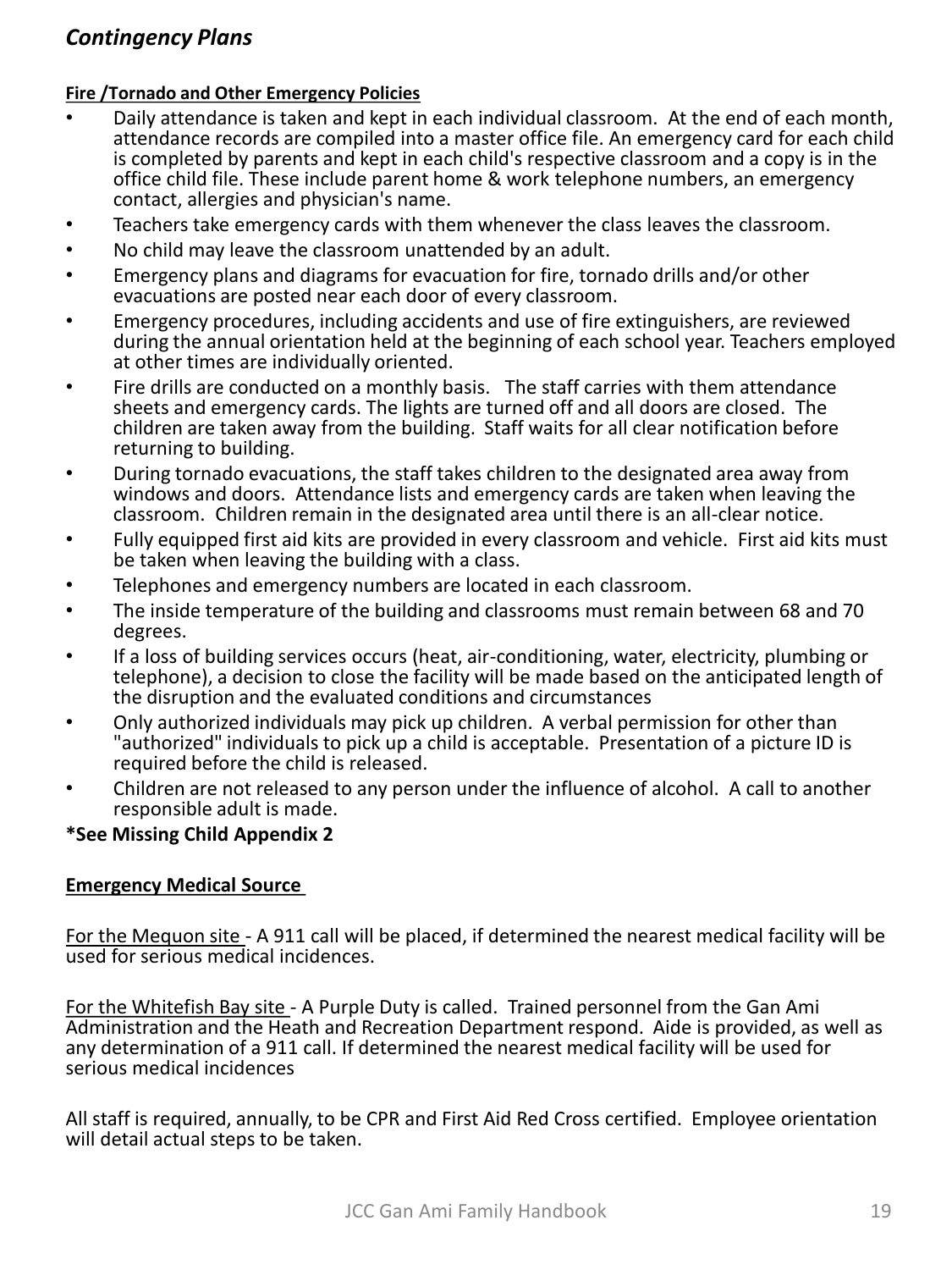# *Health Care*

## **Parent Notification**

- Parents will be notified of the following:
	- If the child becomes ill or is injured.
	- If the child has been exposed to a communicable disease.

## **Communicable Diseases**

- When a child suspected of having a communicable disease, parents are contacted and the Public Health Department is notified.
- Parents must notify the school when a communicable disease is confirmed.
- A classroom notice is posted when there is an incidence of a communicable disease.
- Additionally a letter may be sent home to parents describing the symptoms to look for and the incubation period.
- The child shall remain out of school until all symptoms are gone. The child's physician will provide contagious period recommendations.
- Staff is subject to the same exclusion criteria.

## **Illness**

- Parents are called immediately when a child exhibits the following symptoms: fever of 100.4 degrees or higher, has vomited, has diarrhea, a rash, discharge from nose, ears, or eyes and whose behavior indicates that they are in discomfort. They will be expected to pick up the child within 1 hour. The ill child will be made comfortable and isolated from the other children while waiting for the parent to arrive.
- Children may not return to school until they are symptom free for a minimum of 48 hours without the aid of medication.
- Staff is subject to the same exclusion criteria.

## **Injuries**

- If a child is injured, the Director will be notified immediately. First aid will be administered for minor injuries. A 911 emergency will be called in case of a serious injury. The decision to take a child to a medical facility will be the decision of the paramedics.
- Parents are notified immediately. The medical log is completed as well as an incident report which is filed in a binder.
- Parents complete a field trip permission slip prior to taking a child off-site. Off-site injuries will follow the same procedures.
- Allergic reactions follow the same protocol unless an "Allergy Action Plan" is provided by the parent. Forms for this can be requested in the office or come from the child's pediatrician.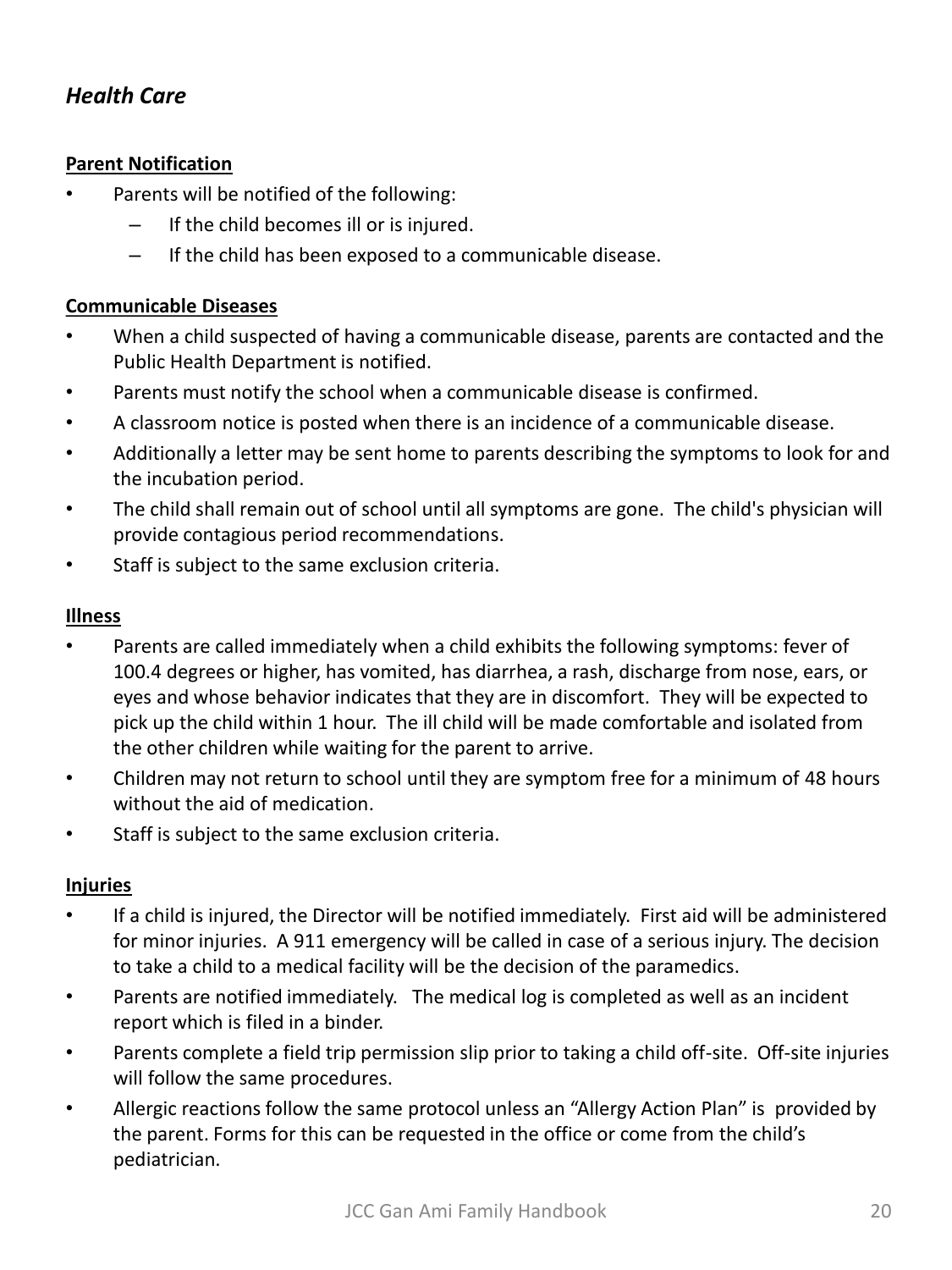# *Health Care Continued*

#### **Medical Log**

• Staff maintains a medical log book indicating all injuries, accidents and medication administered. Precise data entry procedures, as delineated by licensing codes, are followed. The Site Manager checks the log on a monthly basis.

#### **Universal Precautions**

- All staff will take CPR first aid every other year.
- All staff that potentially are exposed to blood, bodily fluids such as vomit, urine, and feces will wear disposable gloves. Gloves will be disposed of in a plastic bag after use. Hands will be washed with soap and warm water. All areas affected by any bodily fluid spills will be disinfected.

#### **Cleanliness**

- Children's hands are washed with soap and water before eating, and after toileting. Hands and faces are washed after meals and snacks.
- Staff washes hands before and after handling and assisting with toileting and wet or soiled clothing will be changed promptly.
- Disposable wipes and diapers, etc. are used rather than cloth unless the child has allergies. Diapers and staff gloves are disposed of in a diaper pail.
- Cups and eating utensils are not shared with others.

#### **Medication**

- The parent that provides permission and delineates specific instructions for administration of medication must sign an authorization form. No medication is administered without written parent authorization.
- The medication must be in its original container with the child's name on it. Prescription medications must have child's name, drug name, dosage, directions for administering, date prescribed and doctor's name.
- All medications given will be recorded in the medical log.
- Medications will be kept in a secured location away from the children. Refrigerated medication will be kept in a locked box in the refrigerator.
- Missed medication dosages or other problems related to medication are communicated to parents immediately.

#### **Sanitation of Toys & Equipment**

• All toys and equipment are wiped down and washed on a daily basis with a bleach water solution. Toys that are put in a child's mouth are immediately removed after the child has put it down and placed in a wash bin. Eating surfaces are sanitized before and after use.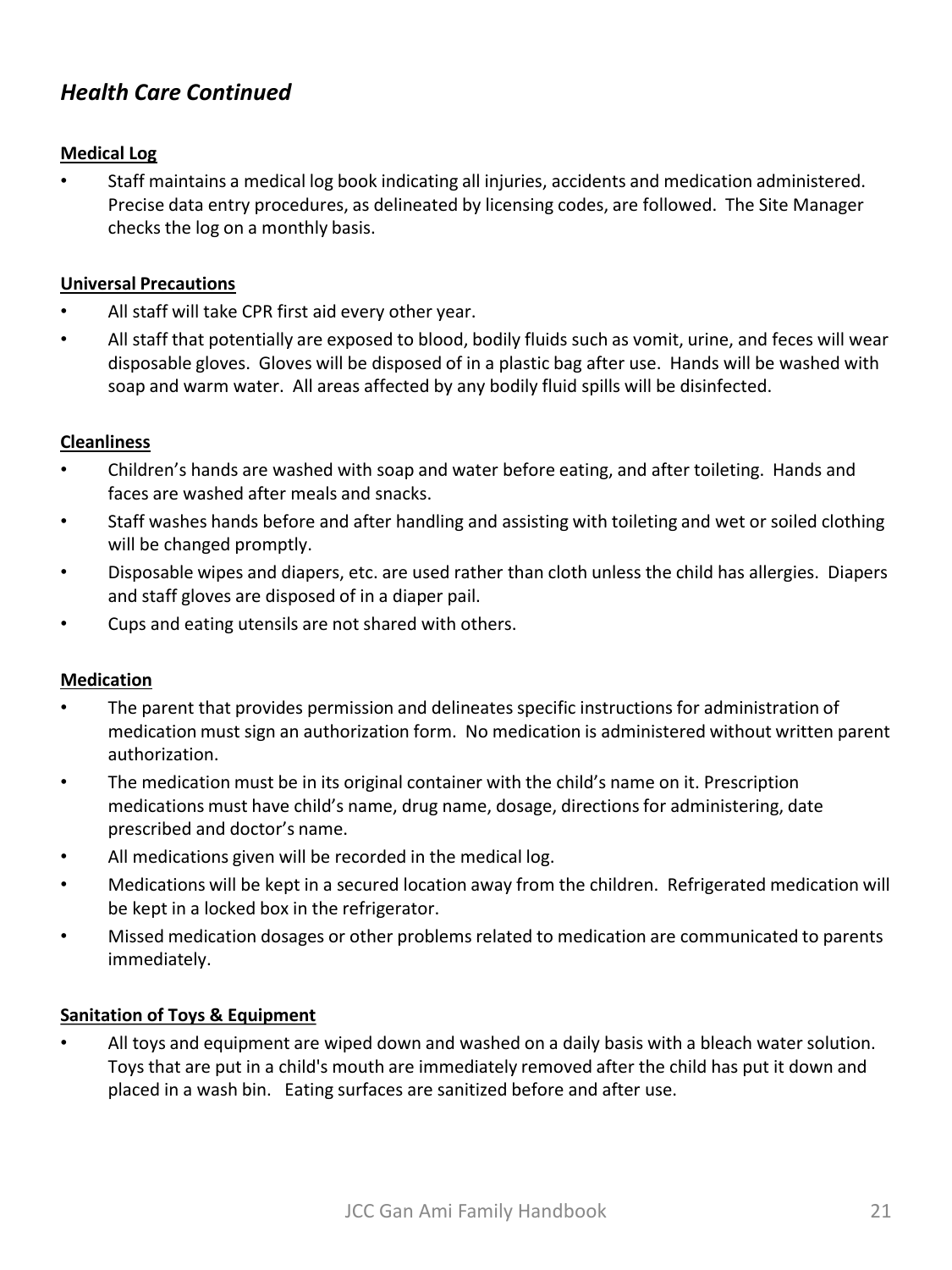# *Health Care Continued*

#### **Rest Periods**

Children under the age of 5, who are in the Center for more than four hours, are given the opportunity to rest or nap. If a child does not nap after 30 minutes, they will be allowed to get up and have quiet activities.

#### **Sleeping / SIDS Risk Reduction**

According to State Licensing Mandate on Sudden Infant Death Syndrome (SIDS), when children under one year of age are put to sleep, the following procedures are instituted:

- No toys of any kind will be in crib with the child
- No blankets will be used
- Child will be placed on their back unless there is a signed note from pediatrician

#### **Staff Health Requirements**

Staff will obtain a medical examination within 12 months prior or within 30 days after beginning work at the Center. The exam shall indicate the staff is free from communicable diseases that present a safety or health risk and is physically able to work with children. The exam will also include a TB test.

#### **Transportation**

- If the child is not present and they have not reported absent, the parents are contacted immediately to verify the absence. If the parent cannot be reached, the school will be contacted.
- When children are transported to and from Kindergarten by a private van or public school bus, a roster is provided to the driver. When the JCC provides transportation, a roster is also supplied to the school.
- Parents of children in the K4 and 3 year old program are required to sign a Transportation Permission Form (DCF 251.08) to keep on file. This is for regularly scheduled transportation to our Whitefish Bay location.
- Any child with limited mobility or special needs will be escorted onto the bus first and secured in place.
- Parents are notified ahead of time in writing about fieldtrips and are required to sign a fieldtrip permission slip (DCF 251.04(4)(a)4 and 251.04(6)(a)4 prior to the field trip.

#### **\*\*See Transportation Appendix for additional Protocols and Permission Slips\*\***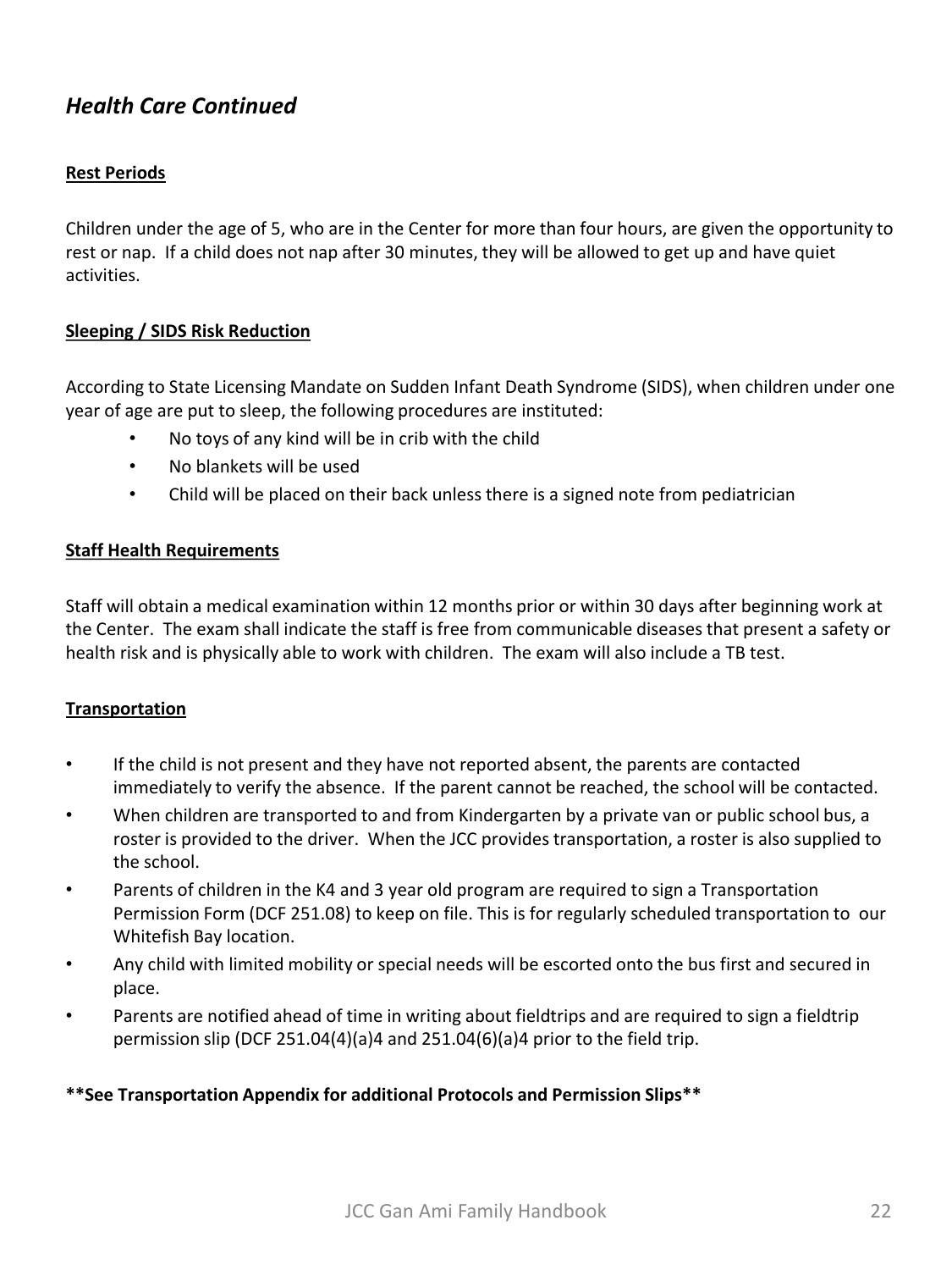# *Nutrition Policy*

#### **Breakfast & Snacks**

- Sample menus for breakfast and snacks are posted and based on seasonal fruits and availability.
- Each meal provides one-third of the daily nutritional requirement for children and includes a variety of foods.
- Center provided breakfast consists of fruit, grain, and dairy as delineated in the U.S. Department of Agriculture Child Care Food Program guidelines.
- All breakfast and snacks provided are kosher.
- Parents are to provide lunch for their children and presented with healthy lunch guidelines as appropriate.
- A snack provided by the parents for all children must be confirmed by the teacher and ingredients posted in an area accessible to all parents. The snack must be prepackaged, kosher and nut free.

## **Laws of Kashrut (keeping kosher) in Gan Ami**

The JCC is proud to provide an inclusive environment for members, guests, and families. For many members of our community, the laws of Kashrut (keeping kosher) represent a core Jewish belief. Out of respect for all of our families, we ask that you follow these simple guidelines when packing lunches.

- Lunches may contain meat items **or** dairy items, but not both.
- Please do not pack any pork products or shellfish.
- Nuts are NOT allowed in Gan Ami.

## **Suggestions for creative and healthy kosher-style lunches from home in Gan Ami**

- MEAT LUNCH: If you pack a turkey or roast beef sandwich, just leave off the cheese. Likewise, the lunch bag should not include any dairy items like yogurt, string cheese, or pudding.
- DAIRY LUNCH: Mini bagels and cream cheese, cold cheese sandwich, or leftover mac 'n cheese can anchor a nice dairy lunch.
- OTHER (pareve): Sandwiches like egg salad, tuna salad, or a veggie wrap can go with either meat or dairy items.
- Add-ins to put in your child's lunch that go with either meat or dairy include fruit, veggies, applesauce, hummus, chips, pretzels, or juice.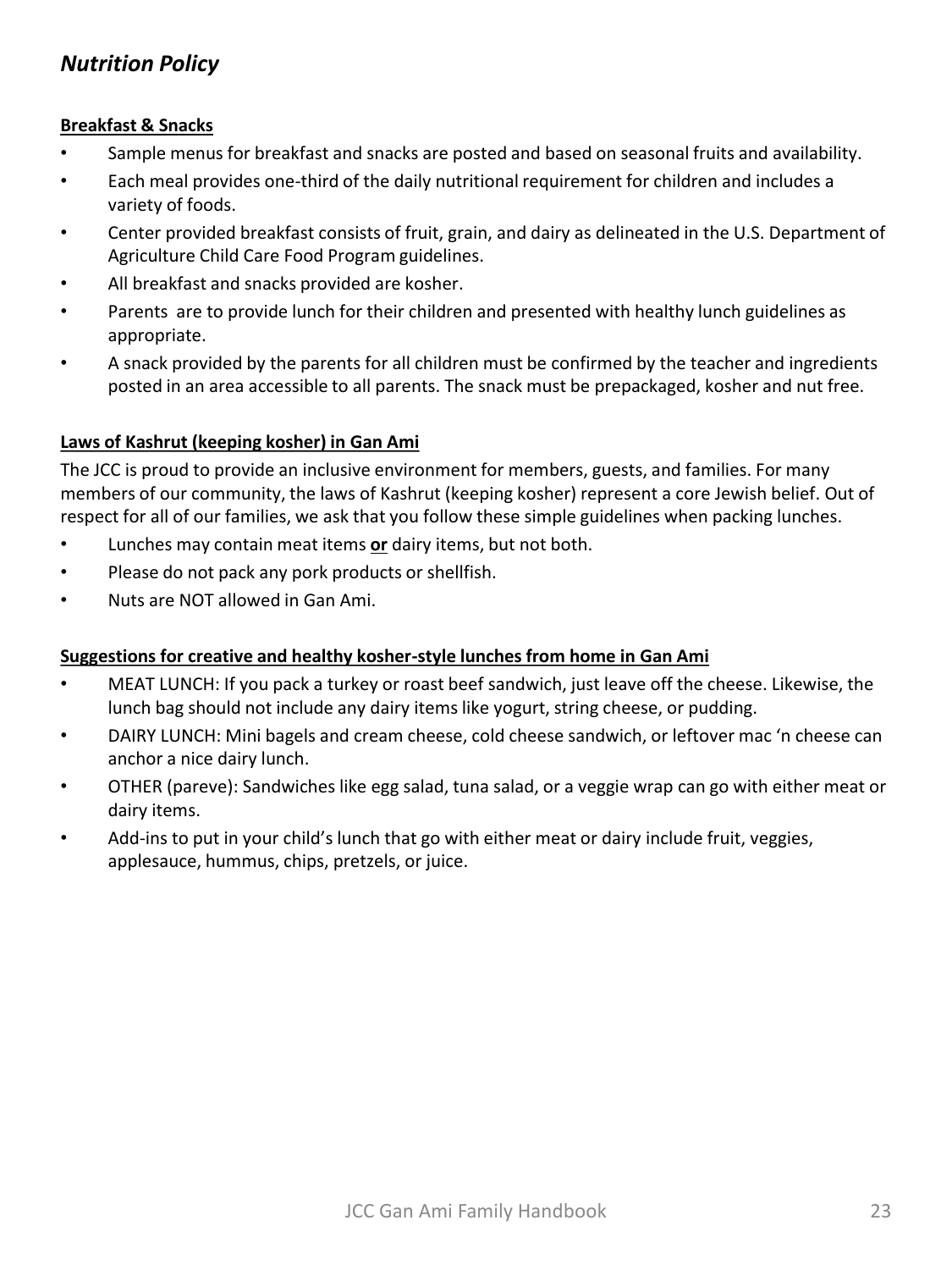# *Nutrition Policy Continued*

#### **Meal Routines**

- Meals are opportunities for socialization and learning. Therefore, children eat in their classroom groups and are encouraged to serve themselves as appropriate.
- Staff sit with children when they are eating.
- Meals or snacks are never used as a means of punishment or reward.
- All children wash their hands before and after meals and snacks.
- To minimize waiting, set-up is complete while children are cleaning up toys and materials. Transition playtime is built into the schedule to allow children to finish eating at their own pace and wash hands.

### **Allergies & Special Diets**

- Allergies are closely monitored. The child's allergy information from the enrollment forms are posted in every classroom and reviewed regularly.
- All special diets are honored.
- All snacks brought in by parents to be shared must be kosher and labeled kosher.

### **Food Safety Practices**

#### Perishable Foods

Foods are maintained at temperatures delineated by State licensing guidelines. A visible thermometer is located in each cold storage to assure appropriate temperature. All food will be covered, labeled and dated.

#### Non-perishable Foods

Foods are stored in clean, dry, ventilated areas and stored in appropriate food containers with tight fitting lids. All foods are labeled and dated.

#### Sanitation

Eating surfaces are washed before and after eating

All cleaning chemicals and supplies are kept out of reach of children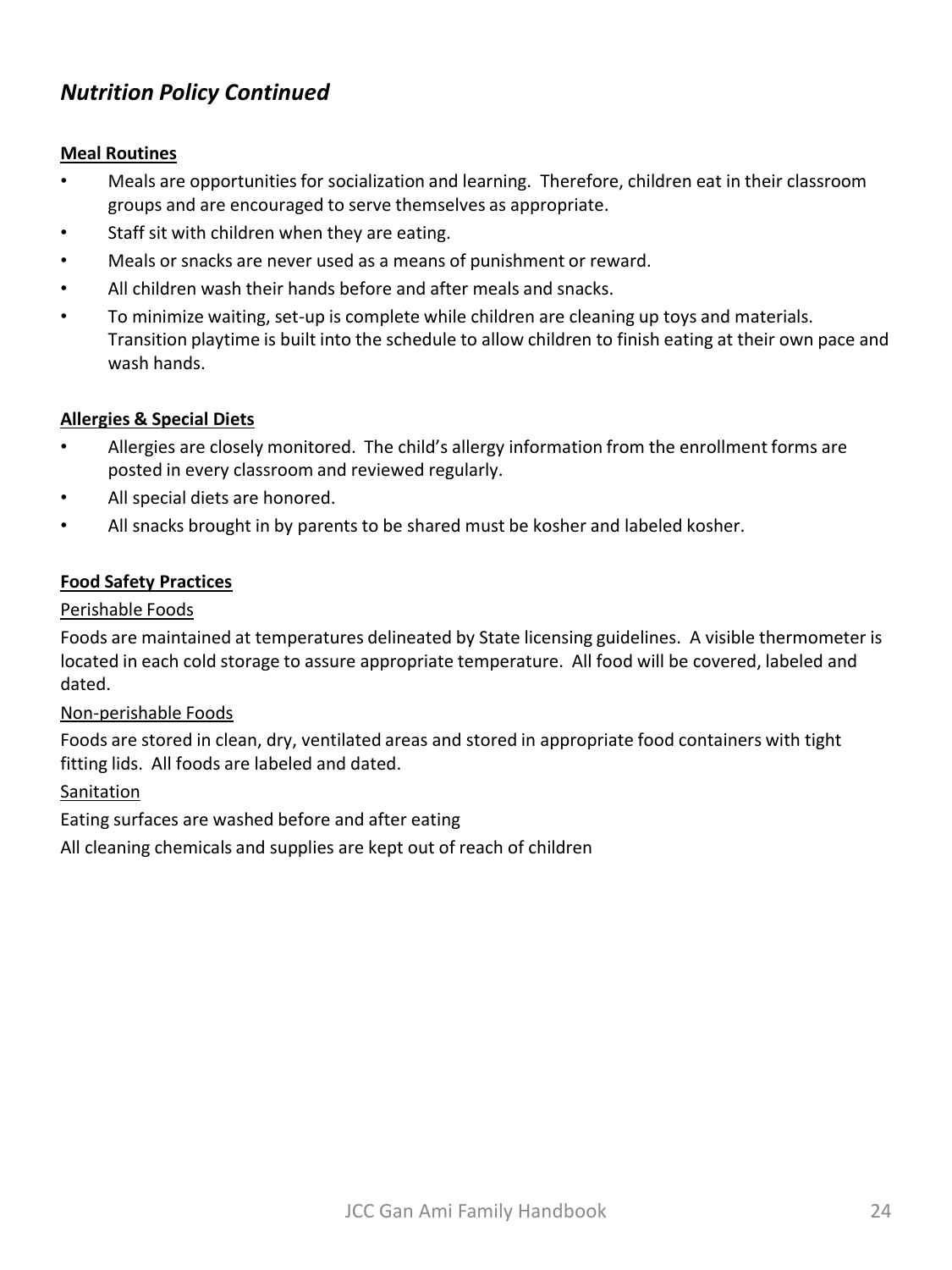# *Nutrition Policy Continued*

#### **Infant/Toddler Nutrition Policy**

- Parents are responsible for providing formula, milk, milk substitutes or breast milk. The center will rinse bottles. Parents should wash bottles at home.
- Parents provide solid food daily and an eating schedule for their child. Feeding information including what introduction of new foods are updated a minimum of every three months.
- Finger foods that encourage self-eating are provided, as well as child friendly eating utensils. For toddlers 12 months and older, the Center provides appropriate morning and afternoon snacks including whole milk.
- Infant seats, high chairs, low tables and chairs are provided when eating.
- Babies are always held when bottle feeding until they are able to hold their own bottle.
- The center has a supply of spoons and cups.
- Children are offered water several times a day in accordance with parent's wishes.
- Parents receive a daily record of the child's basic needs, which includes food intake. This record is easily available for staff and parent reference through the Remini app (see more in Communication section).
- Milk and other perishable food are refrigerated. Nonperishable foods are stored in covered containers in clean dry areas.
- Food brought in by parents is labeled and dated and stored in a thermal lunchbox with an cold pack.
- NO unused food will be returned home.

#### **Nutritional Education**

- Programs that highlight nutrition and healthy eating habits are incorporated into the early childhood curriculum.
- Programs and procedures of how to introduce nutrition concepts to young children are addressed through staff in-services.

#### **Schedule of Snacks and Meals**

Snacks and meals are provided according to the following schedule:

| Time Present          | Number of Meals/Snacks |
|-----------------------|------------------------|
| $2-2(1/2)$ to 4 hours | 1 snack                |
| 4-8 hours             | 1 snack & 1 meal       |
| 8-10 hours            | 2 snacks & 1 meal      |
| $10+$ hours           | 2 meals & 2-3 snacks   |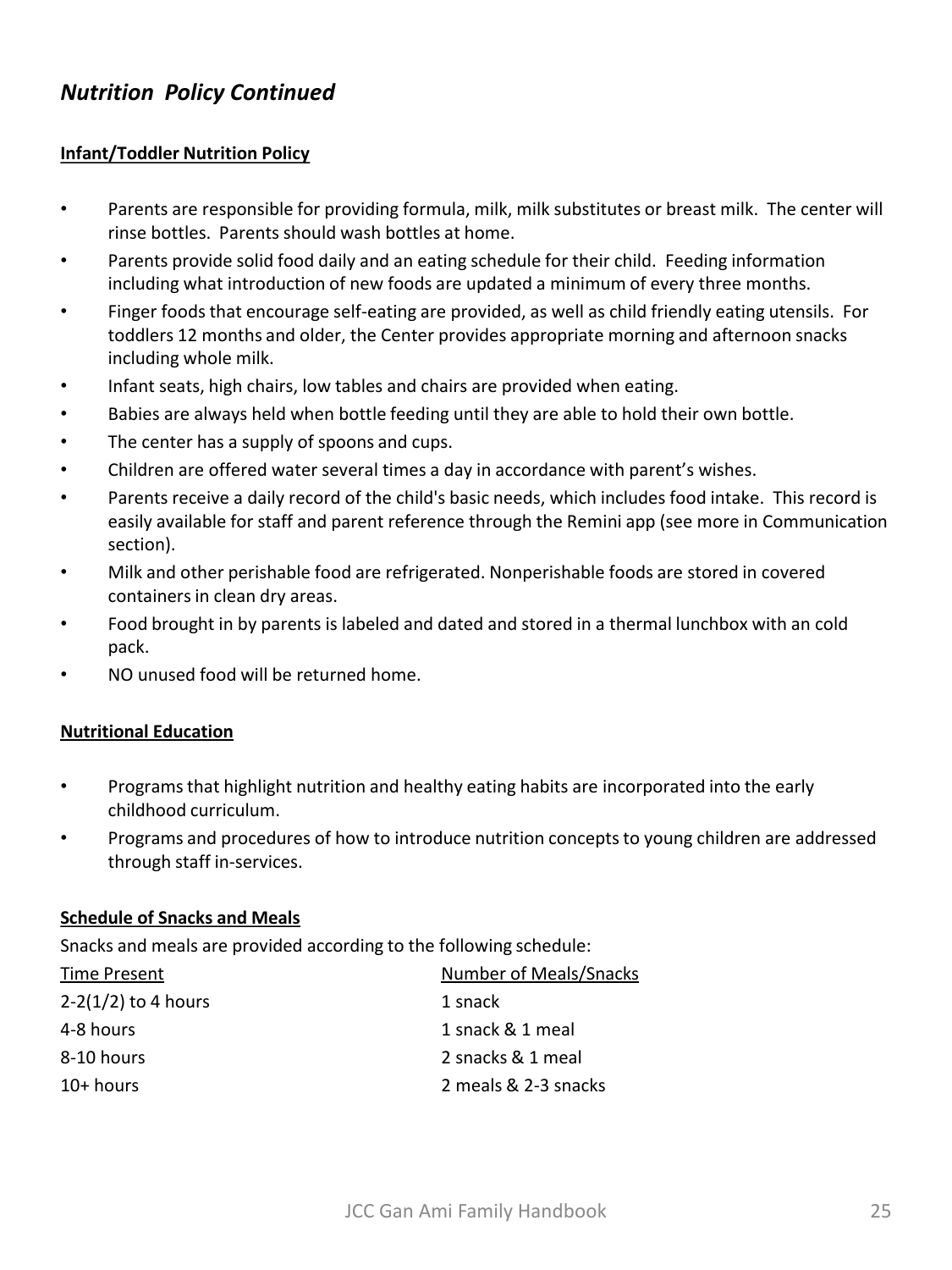# *Orientation and Ongoing Professional Development*

All staff and volunteers are required to go through an extensive orientation within one month of beginning employment. The orientation must be completed before any staff member is left alone with a child. In the orientation, the following areas will be covered:

- Licensing Rules DFS 46
- Review of Center Policies Handbook
- YoungStar/NAC Regulations
- Confidentiality
- Child abuse and neglect recognition and reporting
- Health observation and precautions, medication, universal precautions, infectious disease control, and communicable disease recognition.
- Recognizing Illnesses
- Center contingency plans including fire and tornado evacuation plans and the operation of fire extinguishers.
- Procedure for sharing information related to a child's special health care needs including any physical, emotional, social or cognitive disabilities
- Information on any special needs a child enrolled in Gan Ami may have and the plan for how those needs will be met.
- Procedure to contact a parent if a child is absent from Gan Ami without prior notification from the parent
- Emergency training including pediatric first aid, and CPR/AED
- Working with Families with diverse backgrounds.
- Job Responsibilities/Duties as they relate to job descriptions
- Schedule of Activities of center
- Child management techniques used at Gan Ami
- Knowing children's whereabouts at all times / Global Supervision
- Hand washing Procedures
- Shaken Baby Syndrome / SIDS
- A copy of the JCC employee handbook
- Jewish Holidays and traditions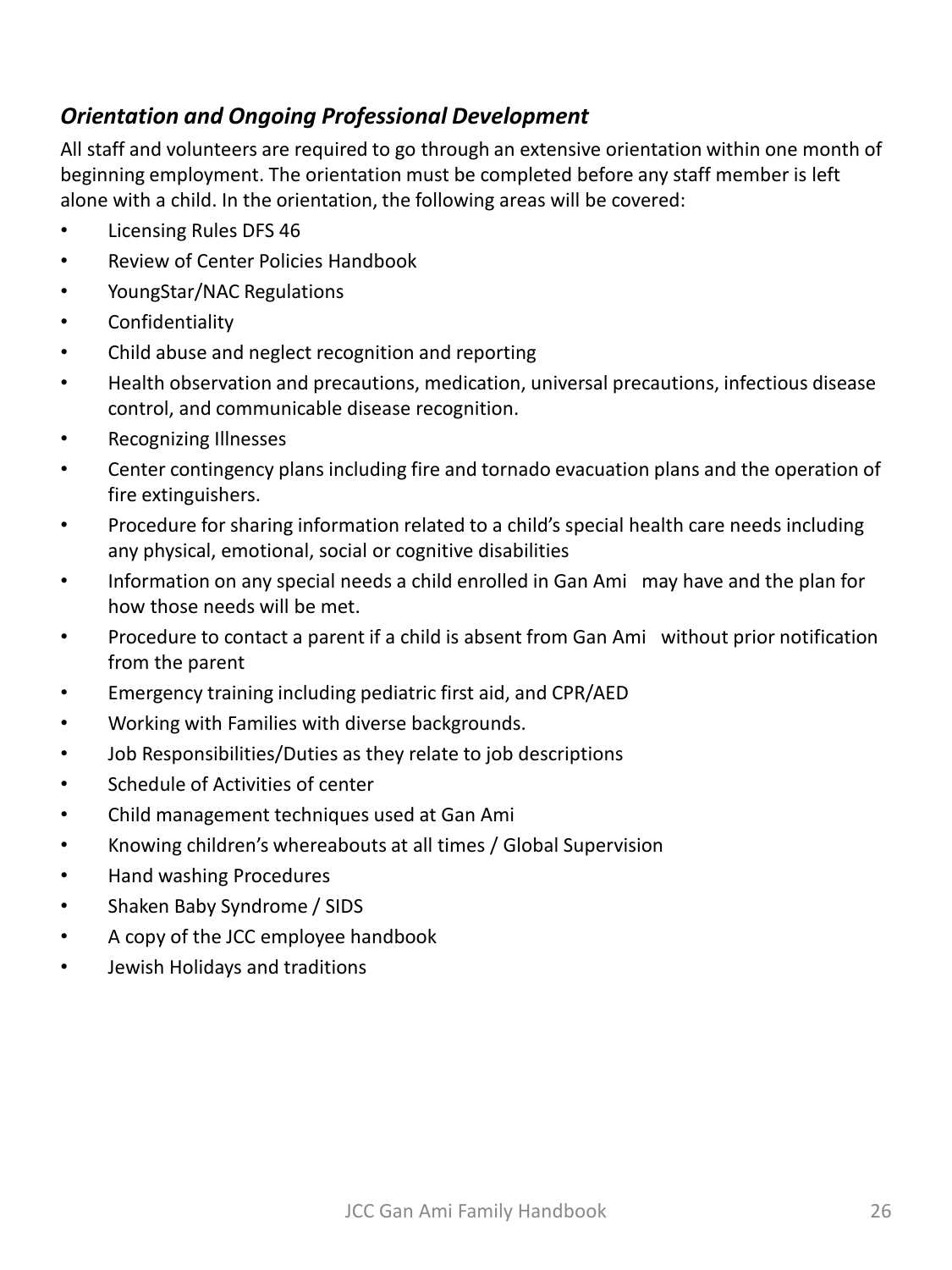# *Orientation and Ongoing Professional Development Continued*

#### **In-service Training**

- Gan Ami provides a minimum of five full days of training annually as well as monthly staff meetings. CPR, First Aide Training and Universal Precautions, Fire Safety and Fire Extinguisher use, Child Abuse and Neglect, Medical Log Entry Directions, how to administer medication, how to use an Epi Pen are provided annually and required by all staff. Other in-service opportunities are related to child development and how to work effectively with diverse families, and teaching in an early childhood setting.
- Every year the JCC holds a mandatory all-staff professional development and training for all departments at the JCC together.

### **Continuing Education**

- All staff is required to obtain at least twenty-five hours of continuing education hours per year. These hours may be obtained through CPR training, staff meetings, and in-service training provided by the Early Childhood department. Staff is also encouraged to attend conferences and workshops related to early childhood education throughout the community. With prior approval, staff will receive work release time to attend outside conferences and workshops.
- Staff are required to attend a monthly Jewish value or holiday session with our school's Judaic Educator Rabbi Shari Shamah.

#### **Documentation of Continuing Education**

Teachers are required to document their continuing education hours on standardized forms and place them in personnel files.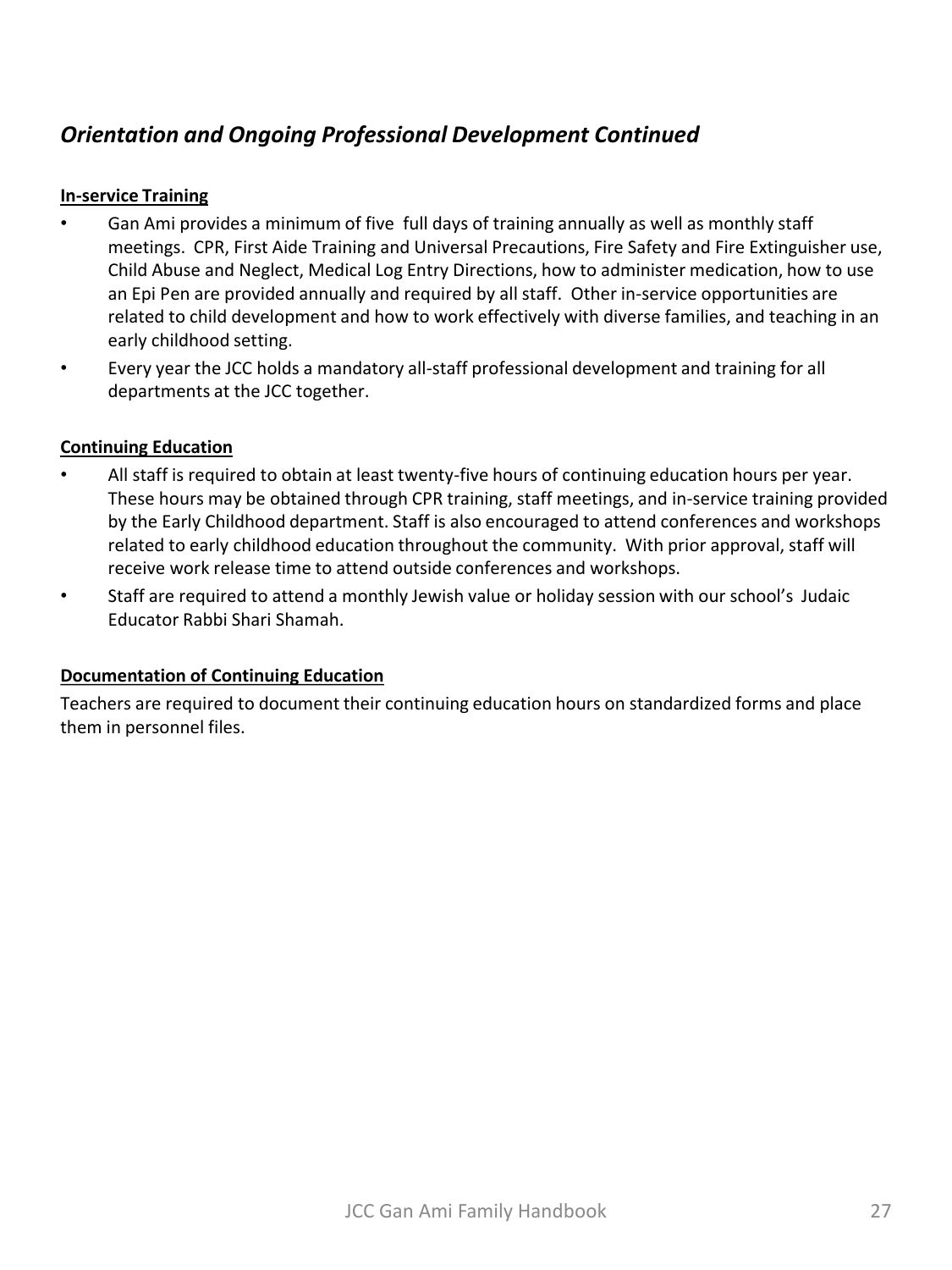#### **Personnel Policy**

- Job descriptions are given to each staff when hired.
- Reflective supervision appointments are set with the Site Manager and each teacher.
- Evaluations are completed annually and include input from staff and delineation of goals for the upcoming year.
- All staff receives a letter of intent that delineates work hours, meeting responsibilities and required ongoing education.
- Staff receives breaks based on the number of hours they work according to State employment regulations.
- Vacation, sick leave and paid holidays are based on the number hours of employment per week and are delineated in the employment handbook.
- Corrective action may be considered if the employee's behavior affects the quality of delivery of service to children and attempts at remediation have been unsuccessful.
- Corrective action may be considered if the employee does not follow proper protocol regarding Gan Ami policies or the agency overall.
- Grievances require a written explanation and a decision by the Executive Director.
- All caregivers will complete a background check disclosure form when hired and each year thereafter.

### **Procedures of Reporting Child Abuse**

- In the event that a staff person knows or has reasonable cause to suspect that a child has been abused or neglected, the staff person is required by law to notify the County Department of social services or human services or the appropriate law enforcement agencies.
- Fill out an incident report with the facts and record it in the Medical Log.
- The leadership team member and teacher will immediately notify the County Social Services Department, Protective Services. This agency will conduct the investigation and give further instructions.
- The leadership team member will notify the Program Executive or if unavailable, the Center Executive.
- All staff will receive training on child abuse and neglect law, how to identify abuse and neglect and procedures for reporting prior to working with children.

#### **Required Notifications**

• All staff required to notify the licensee, and the licensee to notify department, as soon as possible but no later than the next business day when: the employee has been convicted of a crime; has or is being investigated be any governmental agency; has a substantiated governmental finding against them for abuse or neglect of a child or adult or for misappropriation of a client's property; or has a professional license denied, revoked, restricted or otherwise limited.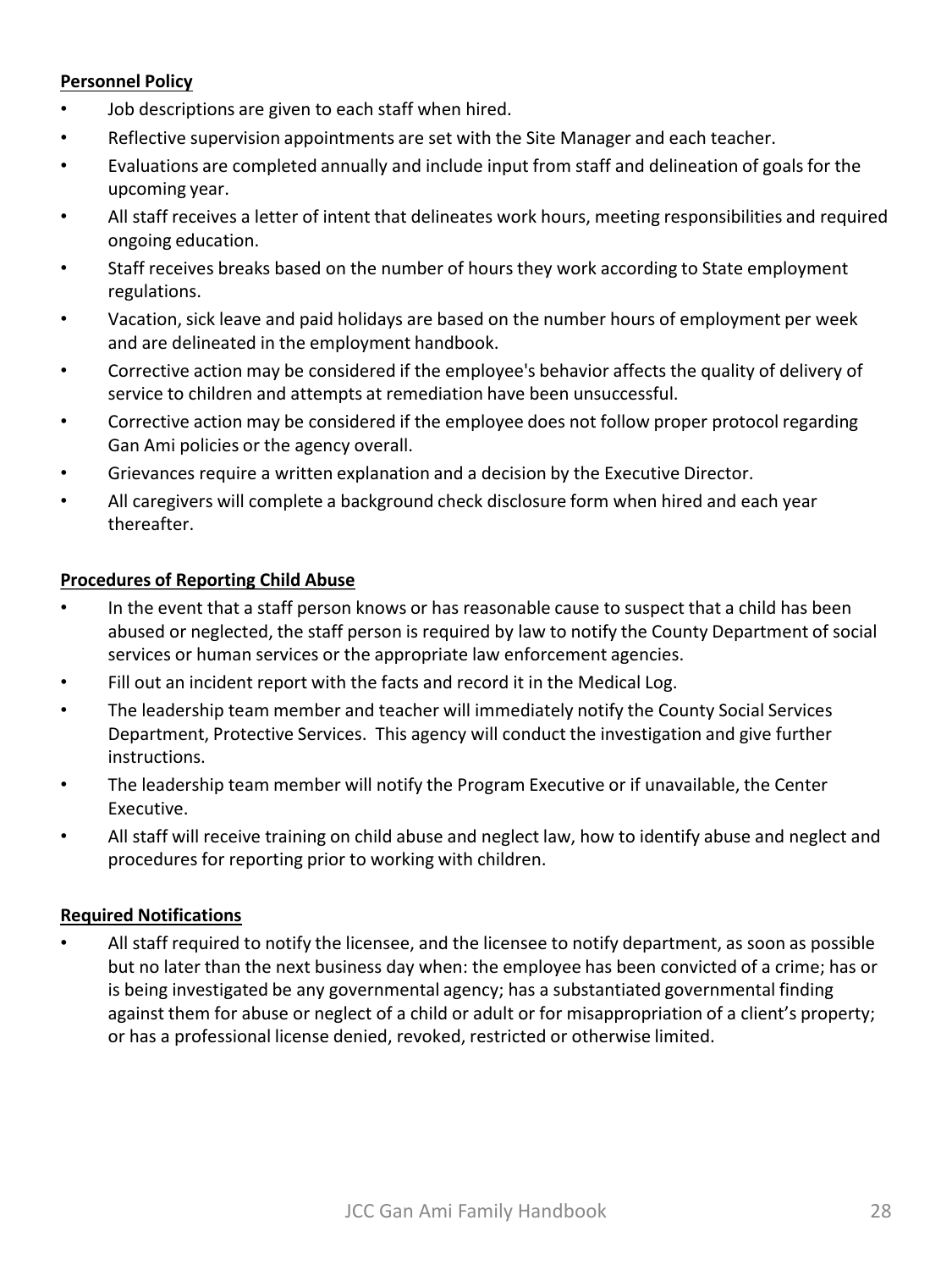#### **APPENDIX 1: Transportation**

- Gan Ami uses attendance lists that have a 2-column check- off for entering & exiting the vehicle with their class
- If JCC vehicle is used, driver checks seat-belts
- If teachers are with children, they sit with their students
- Count and check –off as children enter the vehicle
- Count and check-off as children exit the vehicle
- Designated staff person walks through vehicle for final sweep after each stop
- All vehicles used are equipped with "Back door alarms and Child Safety Alarms"
- First Aid kit is located in front dash of JCC vehicle

#### **APPENDIX 2: Missing Child Procedure**

**Gan Ami WFB: Follow Lost Child Procedures in the HRS Family JCC Emergency Procedures Handbook**

#### **GAN AMI Mequon:**

**Definition:** When a child is reported missing in the building the following procedures are to be implemented:

#### **Alert Signal**

### **"Attention all Gan Ami Staff, we have a lost child Alert. One teacher from each classroom should report to the Front Desk.**

Staff Reporting the Lost Person:

- 1. Assess the situation
- 2. Office announces lost child/person via overhead PAGE
- 3. Staff making the call should gather as much information as possible.

-Detailed description of the missing child/person (i.e.: name, age, clothing, hair color and any other distinguishing characteristics), how long the person has been missing and the last location seen.

4. Immediately Report to the Front desk.

5. Organize and coordinate the search by building area/outside area

6. If the missing person(s) are not located during the initial search by staff members or if there is any indication that foul play or a dangerous situation is involved, call 911 and notify law enforcement officials immediately. Then call the parents and Executive Leadership.

7. Request that law enforcement officials, parents/guardians to search the residence where the students(s) live, school, etc. Missing children have frequently been found hiding in closets, attics and in other areas at home.

8. Provide information for staff as appropriate.

9. Assist law enforcement officers with the investigation.

10. **All Staff members** should carefully search his or her area of responsibility for the missing child(ren). Any potential hiding place should be searched, including crawl spaces, rest rooms, storage closets, cabinets and storage containers. Missing children have frequently been found hiding in these types of areas.

11. Staff members should advise the Site Director and JCC Executive Leadership of the results of the search as soon as the search is completed.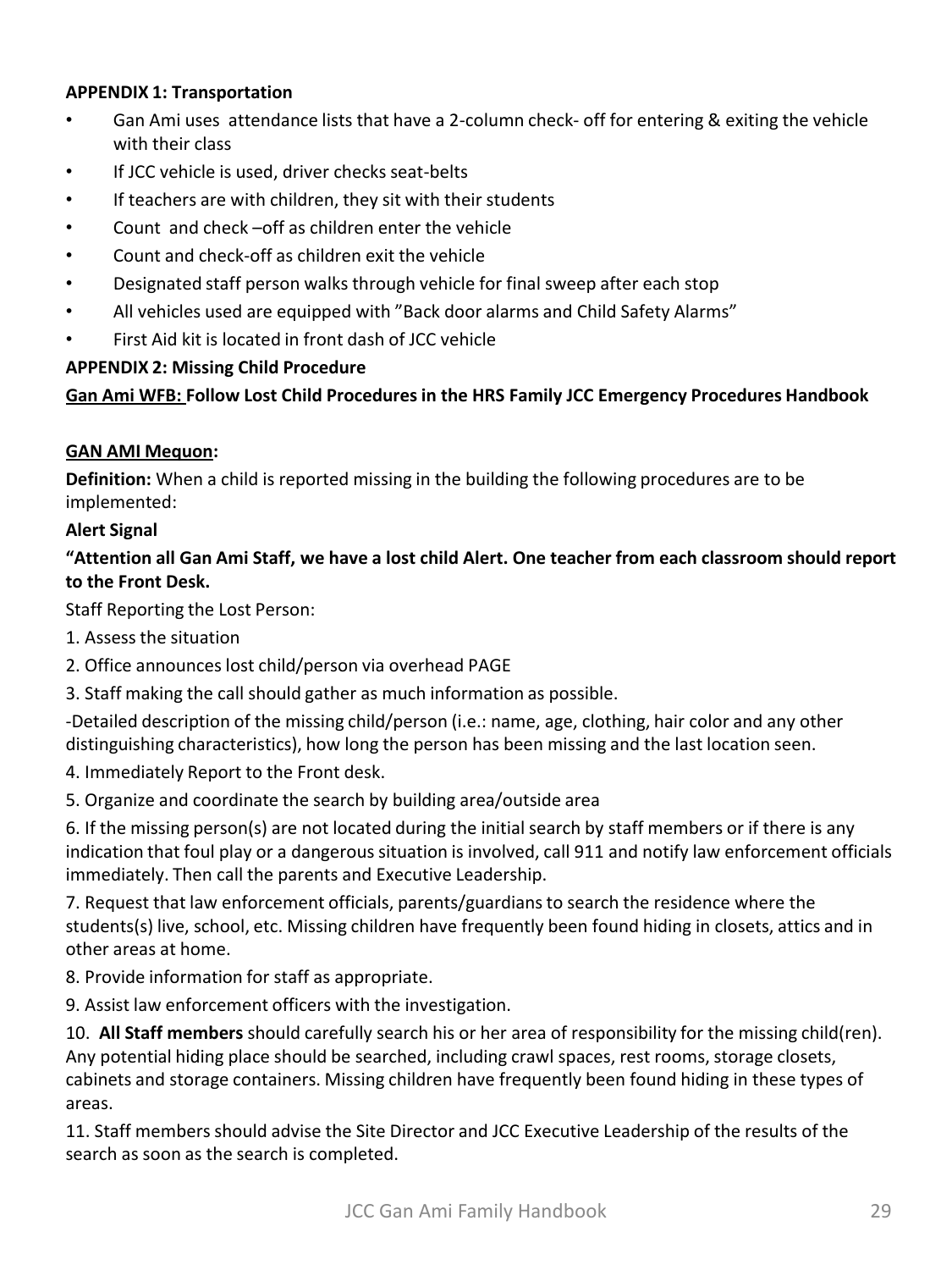## **Appendix 3: Jewish Values and Holidays**

## **Child Education and Religious Values Teachings**

The JCC Early Childhood Program is a Jewish preschool and childcare facility that prides itself on having a diverse population of both participants and staff.

Our curriculum includes learning about Jewish holidays, values, traditions and customs. We celebrate both Shabbat\*, the day of rest, as well as Havdalah, each week. Using symbols and traditions, the customs of the holidays come alive.

Some of our core Jewish values include: Hachnasat Orchim (welcoming the guest) G'milut Hasdim (acts of loving kindness) Ahavah (love) Tikkun Olam (repairing the world) Shmirat HaGuf (Respecting our bodies) B'tzelem Elohim (We're all created in the image of God) Hitorrut (Awakening)

Our values, which transcend beyond religious lines, are incorporated into our classrooms and community on a continual basis and we strive to remember them as we relate to one another in community.

As a Jewish school, our calendar revolves around the Jewish calendar rather than the secular calendar. As such, we ask that families and staff refrain from celebrating holidays such as Halloween, Valentine's Day, St' Patrick's Day, Christmas and Easter at school. We appreciate that families may celebrate these holidays at home, and we ask that the celebrations remain there. Holiday treats, cards, costumes are encouraged to be used at home and not in Gan Ami.

The exception is Purim, the Jewish holiday when costumes and the giving of cards and treats (called Shelach Manot) are part of the celebration.

\* Shabbat is a Day of Rest discussed in the Torah. God tells us to work hard for 6 days and then on the  $7<sup>th</sup>$  rest and appreciate family, community and the gift of Shabbat. We light candles, say a blessing over sweet wine (Kiddush), bless the children and eat Challah, a sweet fortified bread. It is customary on Shabbat to rest, attend synagogue and enjoy meals with family or friends.